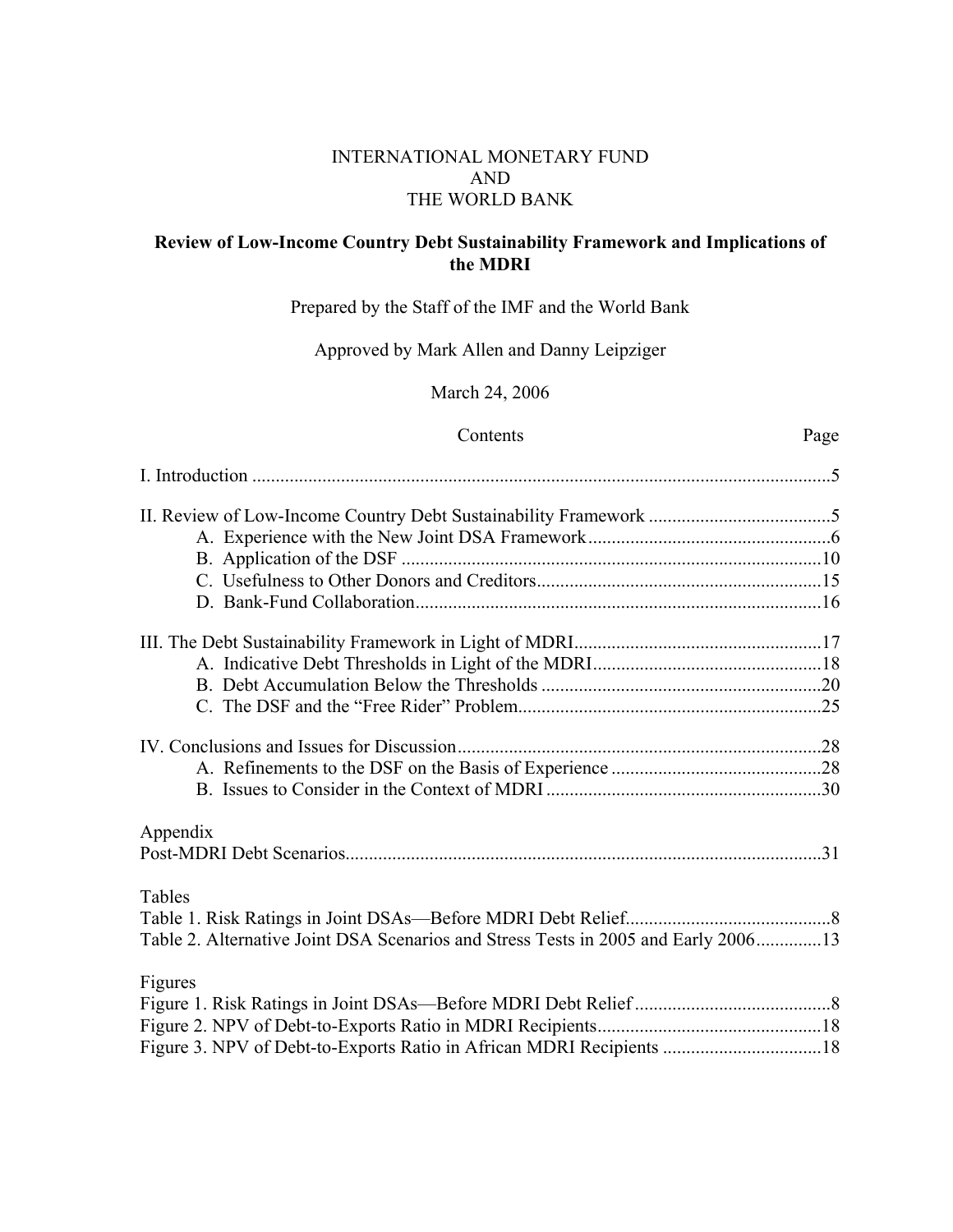## Boxes

| Box 7: Nonconcessional Borrowing in the Context of Fund-supported Programs 28 |  |
|-------------------------------------------------------------------------------|--|
|                                                                               |  |
|                                                                               |  |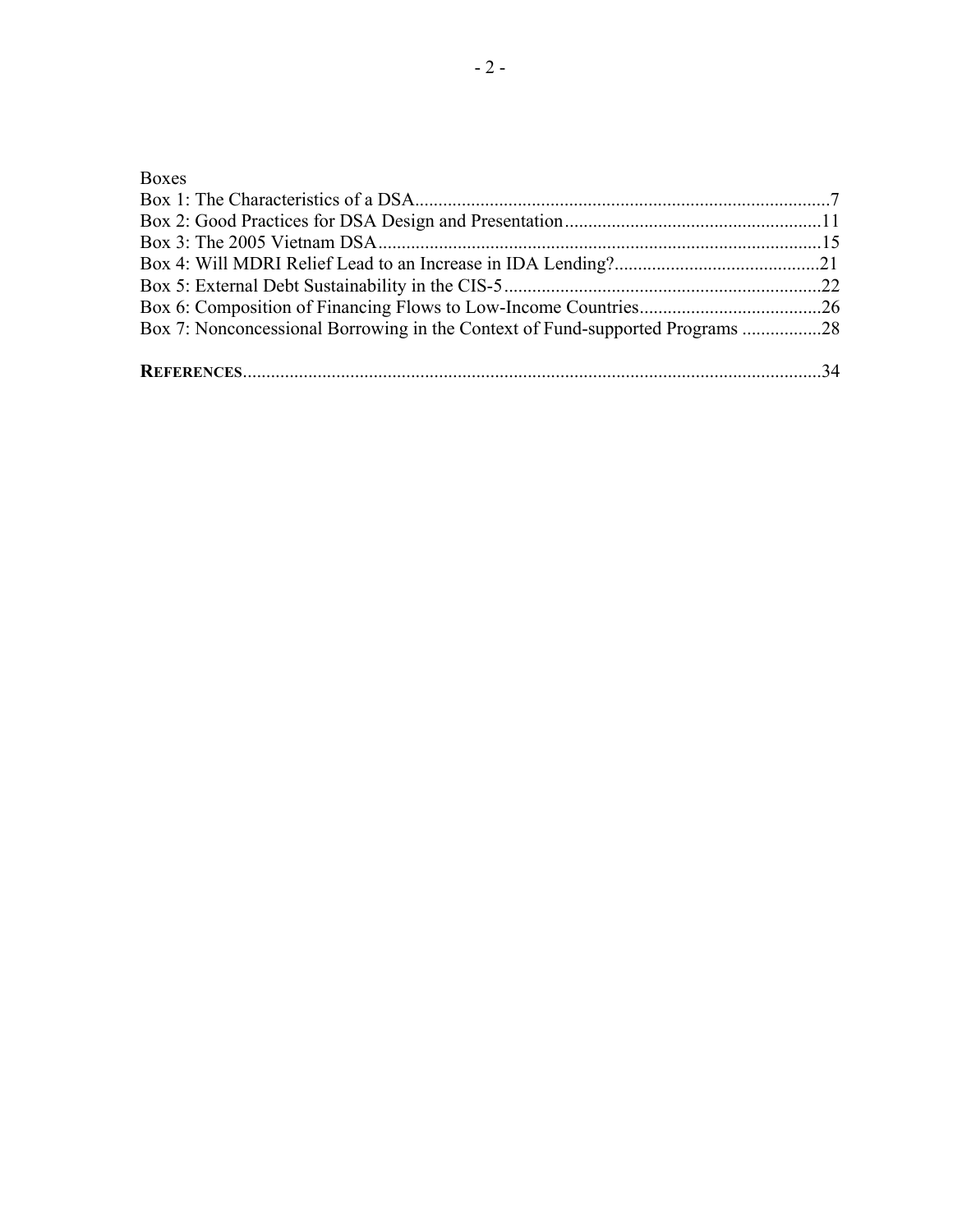### **ABBREVIATIONS AND ACRONYMS**

| AfDF          | African Development Fund                           |
|---------------|----------------------------------------------------|
| $A$ f $DF-10$ | Tenth Replenishment of African Development Fund    |
| AsDB          | <b>Asian Development Bank</b>                      |
| <b>CAFOD</b>  | Catholic Agency for Overseas Development           |
| <b>CIS</b>    | Commonwealth of Independent States                 |
| <b>CPIA</b>   | Country Policy and Institutional Assessment        |
| <b>DSA</b>    | Debt Sustainability Analysis                       |
| <b>DSF</b>    | Debt Sustainability Framework                      |
| <b>EFF</b>    | <b>Extended Fund Facility</b>                      |
| <b>GDP</b>    | <b>Gross Domestic Product</b>                      |
| <b>HIPC</b>   | <b>Heavily Indebted Poor Countries</b>             |
| <b>IDA</b>    | International Development Association (World Bank) |
| $IDA-14$      | Fourteenth Replenishment of IDA                    |
| <b>LIC</b>    | Low-Income Countries                               |
| <b>MDB</b>    | <b>Multilateral Development Banks</b>              |
| <b>MDG</b>    | Millenium Development Goals                        |
| <b>MDRI</b>   | Multilateral Debt Relief Initiative                |
| <b>NPV</b>    | Net Present Value                                  |
| <b>PRGF</b>   | Poverty Reduction and Growth Facility              |
| <b>PSI</b>    | <b>Policy Support Instrument</b>                   |
| <b>SMP</b>    | <b>Staff-Monitored Program</b>                     |
| <b>TFP</b>    | <b>Total Factor Productivity</b>                   |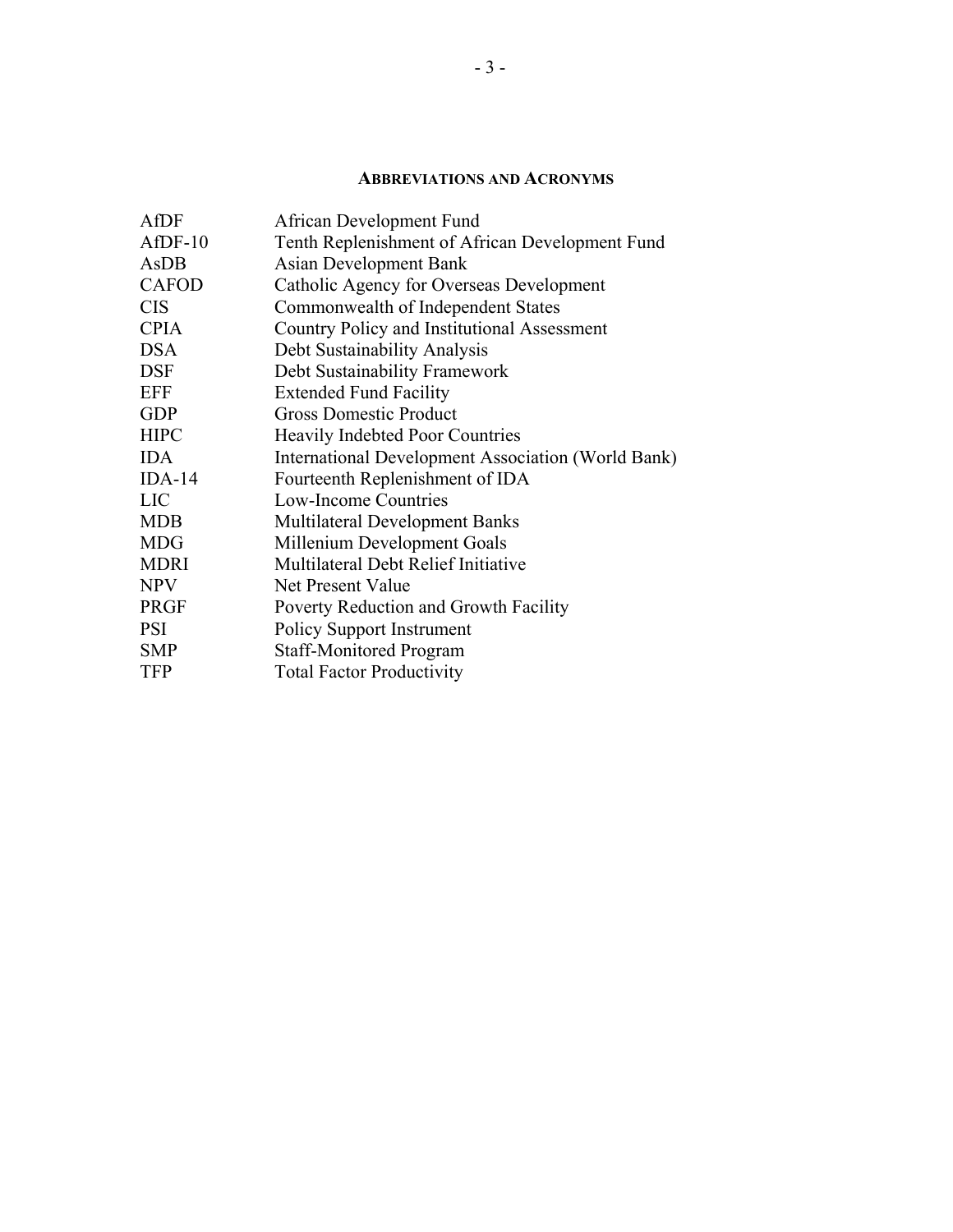## **EXECUTIVE SUMMARY**

*Purpose:* This paper reviews the experience with the joint IMF-World Bank Debt Sustainability Framework (DSF) for low-income countries, including cooperation between the staffs, and highlights the implications of the Multilateral Debt Relief Initiative (MDRI).

*Review of experience:* Experience with the DSF has so far been encouraging. The depth and quality of debt sustainability analyses have varied, but there have been improvements over time. The DSF has strengthened Fund surveillance and is beginning to help with program design. On the Bank side, the DSF has fundamentally changed the IDA grant allocation criteria, which now focus exclusively on risk of debt distress. Bank and Fund staffs have generally cooperated well, and, while the resource costs for the preparation of the DSAs have generally been substantial, the additional resource implications of the enhanced collaboration have been small in most cases. One important challenge is to take domestic debt more systematically into account in the framework; despite data difficulties, the paper recommends that future work on the framework focus on the development of a more integrated approach.

*Implications of MDRI:* The MDRI provides post-HIPCs considerable new breathing space to strengthen their financial position and support their efforts to reach the Millennium Development Goals (MDGs). It is important, however, to avoid a new round of overindebtedness. Toward this end, we discuss three questions:

- *Should the DSF debt thresholds be lowered?* One option is to lower the indicative thresholds that guide the level of new borrowing a country can undertake. The paper finds that, on balance, it may be better to maintain the current debt thresholds embodied in the DSF. These thresholds reflect a balance between risk of debt distress, opportunities for productive investment, and a realistic assessment of grant resources. Lowering them would reopen questions related to HIPC eligibility and, if applied selectively, would raise issues related to uniformity of treatment.
- *How should debt accumulation be managed in countries that are well below the DSF thresholds?* The paper considers the merits of two polar frameworks: simple acrossthe-board rules for new borrowing (such as a restriction on changes in the NPV of debt), and a case-by-case examination of the unique situation and needs of each country. On balance, a case-by-case approach appears preferable.
- *What is the role of nonconcessional debt, and how can the "free-rider" problem be dealt with in the DSF?* No fully effective solution to these difficult questions emerges. A common, coordinated approach towards concessionality by all creditors would be ideal. The paper suggests that countries that continue to face debt distress should avoid nonconcessional borrowing completely, while for others, high return projects that can significantly improve creditworthiness could be financed on nonconcessional terms.

*Issues for discussion:* We seek the Boards' guidance on: (i) refinements to the DSF; (ii) implications of MDRI, especially their views on rules-based or case-by-case approaches to debt reaccumulation; and (iii) ways to deal with the "free-rider" problem.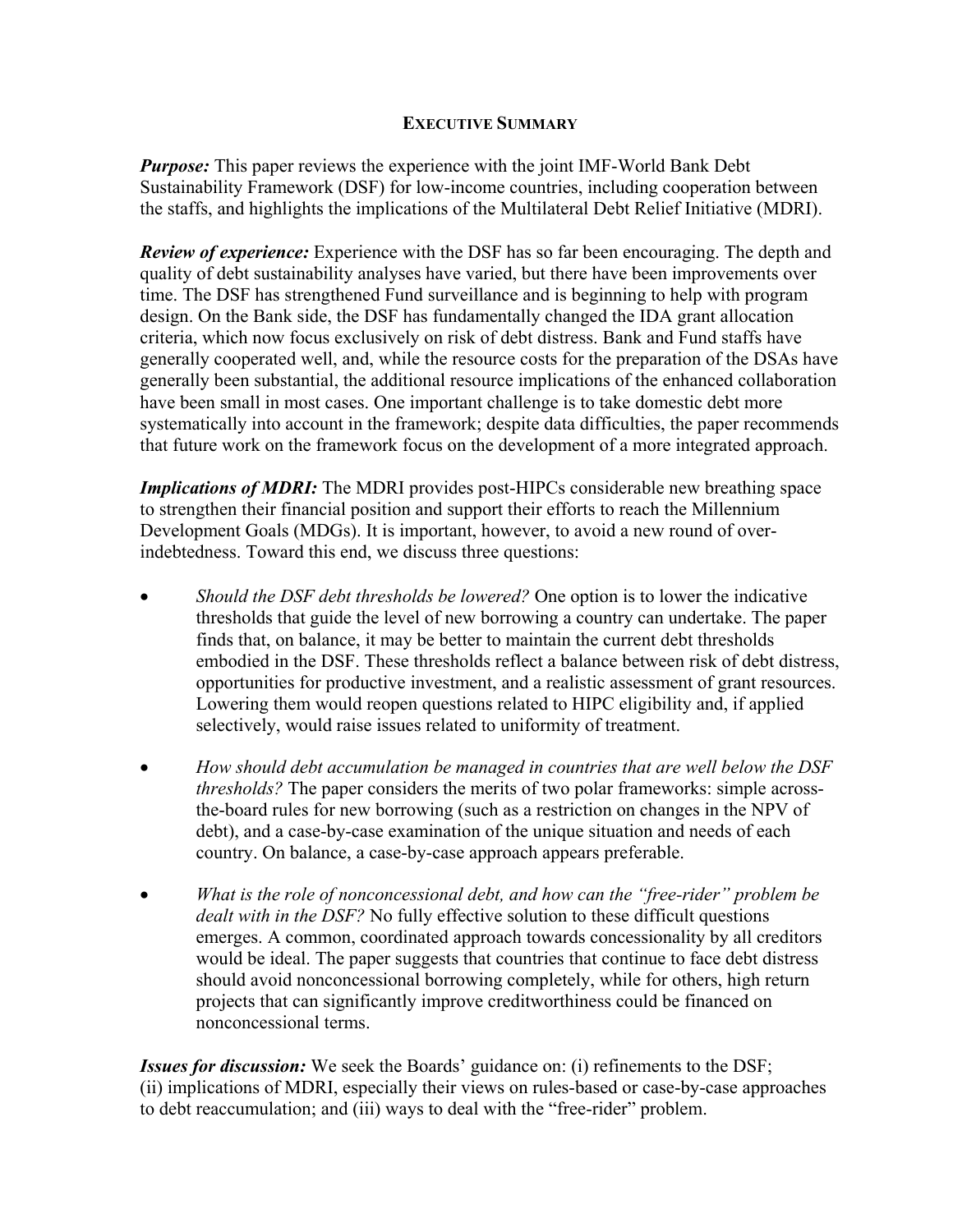1. **In April 2005, the Executive Boards of the Fund and the Bank endorsed a joint framework for debt sustainability assessments (DSAs) in low-income countries.**<sup>2</sup> When adopting the framework, the Boards asked the staffs to report to them after a six- to twelvemonth period. This paper responds to Directors' request.<sup>3</sup>

2. **Since then, IDA, IMF, and the African Development Fund (AfDF) have decided to provide debt relief under the Multilateral Debt Relief Initiative (MDRI).** Debt relief under MDRI will significantly reduce debt ratios in qualifying HIPCs. This paper examines issues posed for the DSF by the substantial space to borrow that the MDRI will provide many countries.4

3. **The paper is organized as follows.** Section II reviews the experience with implementing the DSF, including Bank-Fund collaboration, difficulties in its application, and its usefulness to the authorities and donors. Section III reviews the implications of the MDRI for the DSF. Section IV summarizes and concludes with issues for discussion. The paper does not revisit issues raised and decided in previous papers on the DSF, except as suggested by the MDRI or implementation experience to date.

## **II. REVIEW OF LOW-INCOME COUNTRY DEBT SUSTAINABILITY FRAMEWORK**

## 4. **The DSF seeks to ensure that external financing in support of low-income countries' efforts to achieve the MDGs does not lead to unsustainable debt burdens.**

1

<sup>&</sup>lt;sup>1</sup> This paper was prepared by Sona Varma, Aart Kraay, Dorte Domeland-Narvaez, and Luca Bandiera (World Bank) and Andrew Berg, Patricia Alonso-Gamo, Martine Guerguil, Zuzana Brixiova, Jan Kees Martjin, Laure Redifer, Jan Gottschalk, Carlo Sdralevich, Christian Beddies, Gabriel Di Bella, Bergljot Barkbu, and Tokhir Mirzoev (International Monetary Fund).

<sup>2</sup> See *[Public Information Notice: Fund Executive Board Discusses Operational Framework for Debt](http://www.imf.org/external/np/sec/pn/2005/pn0559.htm)  [Sustainability Assessments in Low-Income Countries—Further Considerations,](http://www.imf.org/external/np/sec/pn/2005/pn0559.htm)* May 4, 2005. The Bank's Executive Board endorsed the framework on April 12, 2005. For additional information on the LIC DSA framework, see the following joint Fund-World Bank staff papers: *[Debt Sustainability in Low-Income](http://www.imf.org/external/np/pdr/sustain/2004/020304.pdf)  [Countries—Proposal for an Operational](http://www.imf.org/external/np/pdr/sustain/2004/020304.pdf) Framework and Policy Implications,* February 3, 2004 , *Debt [Sustainability in Low-Income Countries—Further Considerations on an Operational Framework and Policy](http://www.imf.org/external/np/pdr/sustain/2004/091004.pdf)  [Implications,](http://www.imf.org/external/np/pdr/sustain/2004/091004.pdf)* September 10, 2004, and *[Operational Framework for Debt Sustainability Assessments in Low-](http://www.imf.org/external/pp/longres.aspx?id=412)[Income Countries—Further Considerations,](http://www.imf.org/external/pp/longres.aspx?id=412)* March 28, 2005.

<sup>&</sup>lt;sup>3</sup> In this paper, "DSA" refers to an analysis of debt sustainability in a particular country and "DSF" refers to the new framework for joint DSAs in low-income countries. At times, the DSAs performed under the DSF are referred to as "low-income-country DSAs" or "joint DSAs," in order to differentiate them from the debt sustainability analyses conducted prior to the introduction of the framework.

<sup>&</sup>lt;sup>4</sup> The Board papers on implementation of the MDRI committed that the DSF review would explore the need to modify the framework in response to debt relief under the MDRI. See *[The G-8 Debt Relief Proposal:](http://www-wds.worldbank.org/external/default/main?pagePK=64193027&piPK=64187937&theSitePK=523679&menuPK=64187510&searchMenuPK=64187511&theSitePK=523679&entityID=000012009_20050913091603&searchMenuPK=64187511&theSitePK=523679)  [Assessments of Costs, Implementation Issues, and Financing Options](http://www-wds.worldbank.org/external/default/main?pagePK=64193027&piPK=64187937&theSitePK=523679&menuPK=64187510&searchMenuPK=64187511&theSitePK=523679&entityID=000012009_20050913091603&searchMenuPK=64187511&theSitePK=523679)* , September 1, 2005.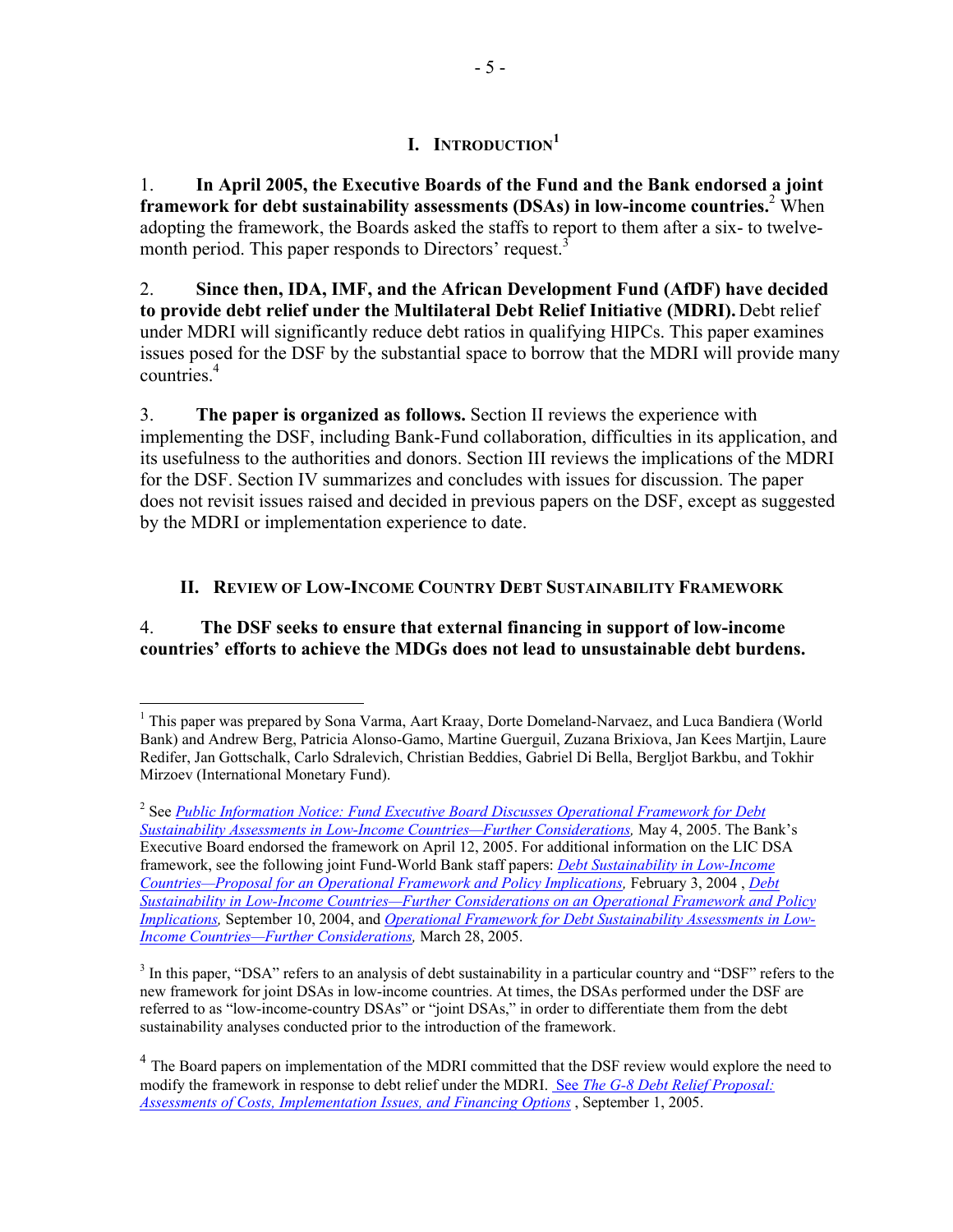Annual joint Bank-Fund DSAs are required for all IDA-only, PRGF-eligible countries.<sup>5</sup> The DSAs are based on a standardized analysis and classification of a country's debt burden (see Box 1). The framework provides a basis for the formulation of a prudent borrowing strategy that limits the risks of debt distress and is consistent with the terms and the amount of financing a country can obtain. The framework was adopted by IDA and the AfDF to determine the allocation of grants under the IDA-14 and AfDF-10 replenishments, respectively. In the IDA-14 framework, IDA-only countries classified at high risk of debt distress receive 100 percent grant financing from IDA, while countries with a moderate risk of debt distress receive 50 percent grant financing.<sup>6</sup> Countries at low risk of debt distress receive 100 percent loan financing on IDA's highly concessional terms.

5. **The DSF also lays out modalities of collaboration between Fund and Bank staffs.**  The modalities pertain to the frequency and timing of DSAs, the division of responsibilities between the staffs of the two institutions, procedures for preparing the DSAs, documentation, review, clearance, classification of the risk of debt distress, and resolution of potential differences between the staffs.

## **A. Experience with the New Joint DSA Framework**

6. **Since the endorsement of the DSF in April 2005, the staffs of the Bank and the Fund have produced 23 joint low-income-country DSAs.**<sup>7</sup> Most were conducted in the context of a Fund arrangement (16 out of 23), while two (Djibouti and Guinea) were conducted in the context of staff monitored programs (SMPs). All 23 have been presented to the Fund Board, while five have so far been presented to the Bank Board, and another five are expected to follow by end-June 2006. As had been standard practice, Bank and Fund staff also collaborated, on an informal basis, on most of the Fund-only DSAs presented to the Boards in 2005 and early 2006.<sup>8</sup>

 5 For IDA-blend, PRGF-eligible countries, DSAs need not be prepared jointly.

<sup>&</sup>lt;sup>6</sup> Grants are provided with a 20 percent volume discount (i.e., US\$100 in concessional loans translates into US\$80 in grants). The discount on grants is subdivided into an incentives-related portion (11 percent) and a charges-related portion (9 percent). The incentives-related portion is reallocated to IDA-only countries through the use of a performance-based allocation rule, and the same loan grant mix will be applied to the reallocated resources. However, no further volume discount is applied for grant allocation.

 $<sup>7</sup>$  The sample is limited to DSAs issued by mid-February 2006. Findings are based on these DSAs and on the</sup> interviews of Bank and Fund staff teams using a standardized questionnaire. For the joint DSAs, 25 interviews were conducted on the side of the Fund and 18 on the side of the Bank. A few interviews at the Fund related to joint DSAs that had not yet been issued.

<sup>&</sup>lt;sup>8</sup> Of the 45 Fund-only DSAs prepared during this period, 24 were presented prior to the introduction of the new DSF, 19 were grandfathered as preparations were already underway, and two related to IDA-blend countries. Twenty eight of these DSAs applied the standard LIC DSA template. A review of these nonjoint DSAs, which are now carried out along the same lines as the joint DSF, yields similar conclusions as for the joint DSAs.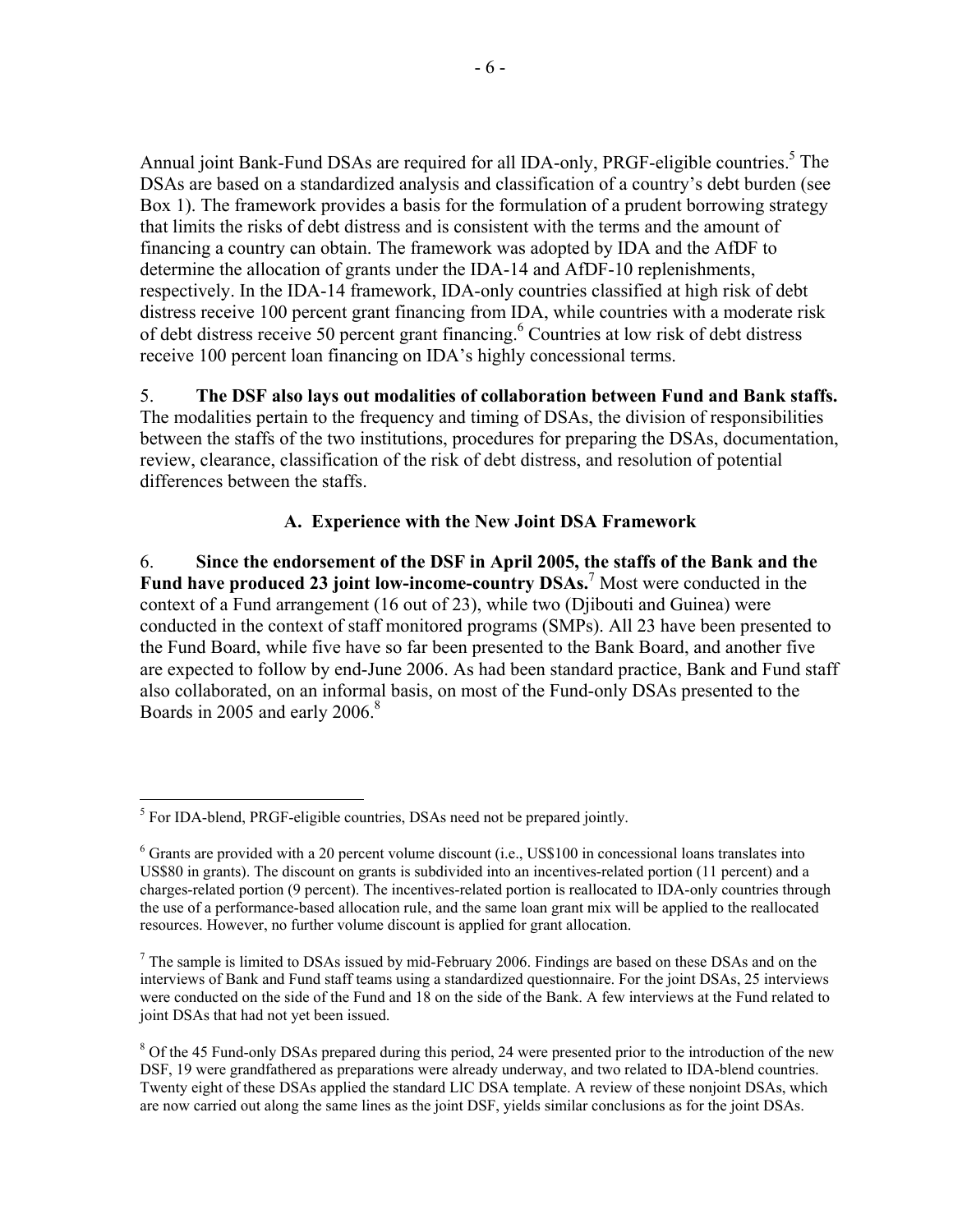### **Box 1. The Characteristics of a DSA**

- 1. The objective of a joint Bank-Fund low-income country DSA is to monitor the evolution of a country's debt burden indicators and to guide financing strategies. The DSA consists of:
	- standardized, forward-looking analyses of external and public debt and debt-service indicators under a baseline scenario based on realistic assumptions and standardized shocks;
	- an assessment of external debt sustainability in relation to indicative country-specific debt burden thresholds that depend on the quality of policies and institutions;
	- a risk of debt distress classification that takes into consideration this threshold assessment, as well as other country-specific factors.
- 2. The low-income country framework uses two separate templates for external debt and for public sector debt. Both templates generate output tables that display debt and debt-service dynamics under the baseline scenario and summarize the results of standardized alternative scenarios and stress tests. Templates are, however, flexible enough to be adapted to country-specific circumstances.
- 3. The assessment of external debt-burden indicators in relation to policy-dependent thresholds reflects the key empirical finding that a low-income country with better policies and institution can sustain a higher level of external debt. The LIC DSA framework, therefore, classifies countries into one of three policy performance categories (strong, medium, and poor) using the World Bank's Country Policy and Institutional Assessment (CPIA) index. Corresponding to these categories, the framework establishes three indicative thresholds for each debt burden indicator. Thresholds corresponding to strong policy performers are highest.
- 4. To facilitate consistency in the treatment of low-income countries and cross-country comparability of debt sustainability assessments, and to meet IDA needs in determining a country's eligibility for grants, a joint Fund-Bank DSA includes an assessment of the risk of external debt distress based on the following classification:
	- *Low risk*. All debt indicators are well below relevant country-specific debt-burden thresholds. Stress testing does not result in indicators significantly breaching thresholds.
	- *Moderate risk*. While the baseline scenario does not indicate a breach of thresholds, stress testing shows a significant rise in debt-service ratios over the projection period and/or a breach of debt thresholds.
	- *High risk*. The baseline scenario indicates a breach of debt and/or debt-service thresholds over the projection period. This is exacerbated by stress testing.
	- In debt distress. Current debt and debt-service ratios are in significant and/or sustained breach of thresholds.

The descriptions of the risk classes do not fully capture the complexity of the assessment. For example, in cases where the various indicators give different signals, there is still need for careful interpretation and judgment. Furthermore, vulnerabilities related to domestic public debt should also be taken into account. The past record in meeting debt-service obligations may also be a factor in determining the classification, especially for countries at high or moderate risk of debt distress.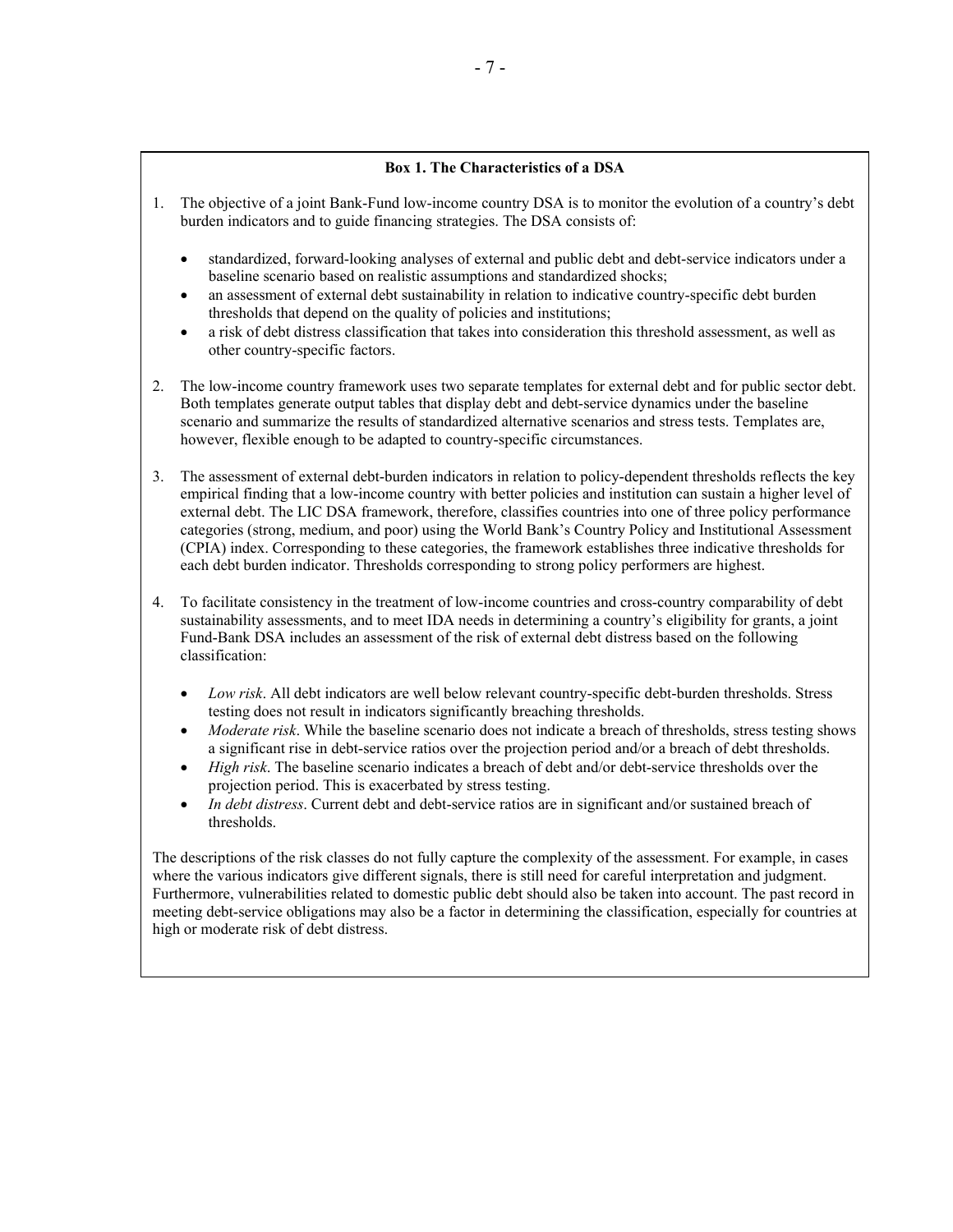7. **The joint DSAs show relatively high risks of debt distress for countries with a low Country Policy and Institutional Assessment (CPIA) rating or for those that have not reached the HIPC completion point and are thus not yet eligible for MDRI relief (Table 1 and Figure 1).**<sup>9</sup> Of the 23 joint DSAs, 21 presented an explicit debt distress rating—with four low, nine medium, and seven high risk cases, while one country was deemed "in debt distress." Among 10 countries that have reached the HIPC completion point and 11 countries that have benefited from MDRI relief from the Fund, only two exhibited a high level of debt distress (before MDRI relief).<sup>10</sup>

|               |       | <b>HIPC</b> status |              |           | <b>MDRI</b> status |              | CPIA rating 2/ |        |      |
|---------------|-------|--------------------|--------------|-----------|--------------------|--------------|----------------|--------|------|
|               |       |                    | $of which$ : |           |                    |              |                |        |      |
| Risk rating   | Total | All HIPCs          | Past CP      | Non-HIPCs | Eligible $1/$      | Not eligible | Strong         | Medium | Poor |
| Low           | 4     |                    |              |           |                    |              |                |        |      |
| Moderate      |       | h                  | h            |           |                    |              |                |        |      |
| High          |       |                    |              |           |                    |              |                |        |      |
| In distress   |       |                    | 0            |           | 0                  |              |                |        |      |
| Not specified |       |                    |              |           |                    |              |                | $_{0}$ |      |
| Total         | 23    | 14                 | 10           |           | 11                 | 12           |                | 10     |      |

**Table 1. Risk Ratings in Joint DSAs—Before MDRI Debt Relief** 

1/ Including Tajikistan, which is eligible for MDRI relief by the Fund only.

2/ For two countries, CPIA ratings were not reported. Thresholds for levels of debt distress depend on these ratings. Source: Joint Bank-Fund DSAs.



### **Figure 1. Risk Ratings in Joint DSAs—Before MDRI Debt Relief**

 $\overline{a}$ 

<sup>&</sup>lt;sup>9</sup> These results should be interpreted with caution given the small sample size. However, the results of the Fundonly 2005 DSAs broadly confirm this pattern.

<sup>&</sup>lt;sup>10</sup> In the 10 post-completion point HIPCs, MDRI relief from IDA and AfDF was also simulated.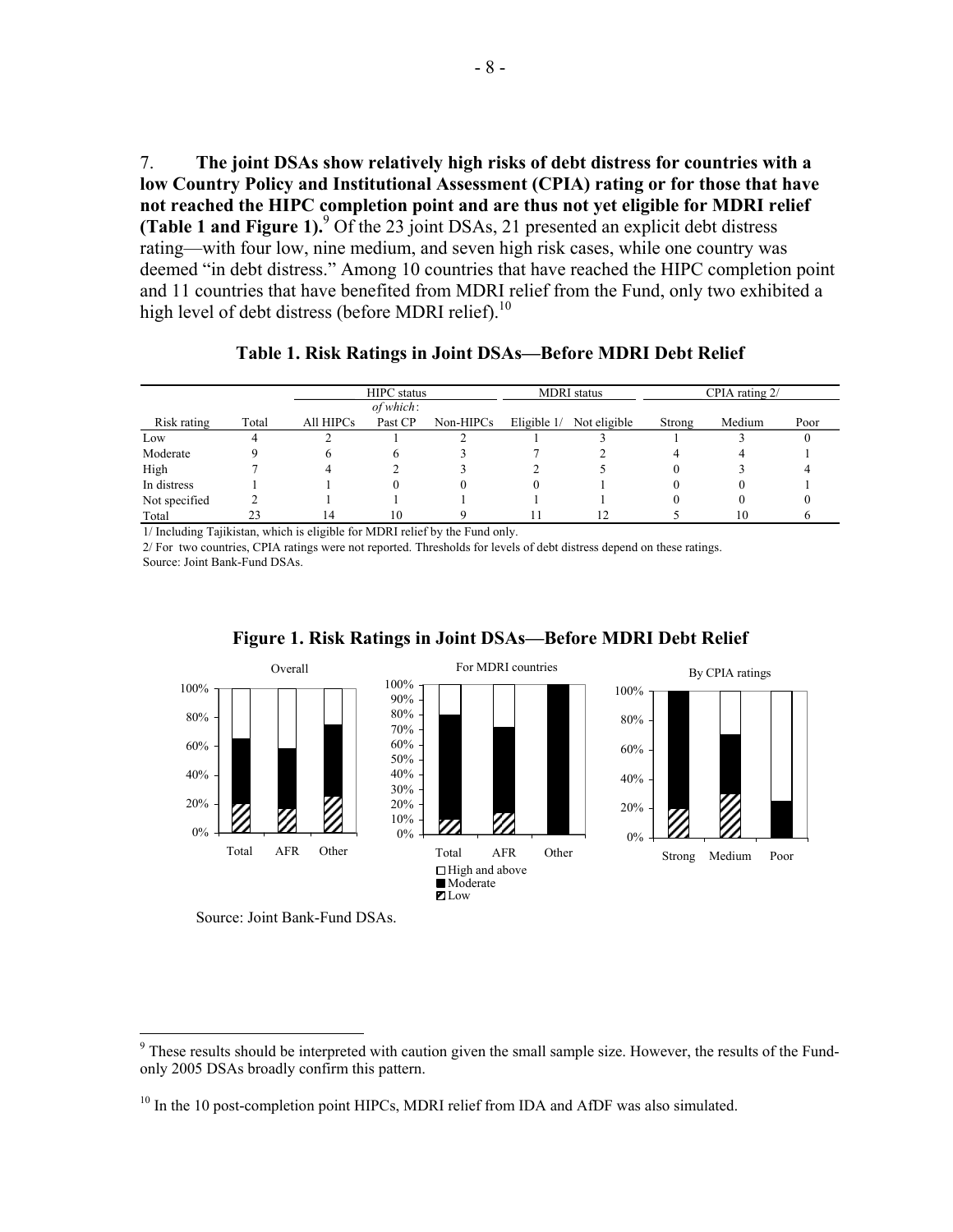## 8. **The gradual introduction of structured DSAs has strengthened Fund surveillance and program design; however, the immediate impact of the current DSF on program design has so far been limited.**

- The DSF has further integrated debt issues into Fund analysis and policy advice, through its annual frequency, the improved quality of the assessments, and comparability across countries. The key findings of the DSAs have been summarized in various staff reports—good examples are Burkina Faso and Uganda (the latter addressing, in particular, the impact of MDRI relief).<sup>11</sup> In most cases with a moderate or higher risk of debt distress, the policy implications are incorporated explicitly in the analysis and recommendations.
- In September 2004, the Fund Board called for efforts to strengthen control over excessive borrowing in the context of Fund programs, through the use of conditionality related to the NPV of external debt and more systematic use of limits on the overall fiscal deficit (including grants) for countries where debt sustainability is a concern.12 Until the introduction of the DSF, Fund program design for lowincome countries had focused on fostering growth and macroeconomic stability, and on overcoming short-term financing constraints, while relying in many cases on expected future debt relief and more highly concessional financing to help ensure long-term sustainability. So far, however, NPV-based conditionality, which, theoretically would be the more attractive measure, has remained scarce—due in part to difficulties in tracking the NPV of debt. Only the PRGF arrangement for Guyana has included an indicative ceiling on the NPV of external public and publicly guaranteed debt, introduced in July 2004. The 2005 arrangement for the Kyrgyz Republic has a separate ceiling on the contracting or guaranteeing of concessional external debt in addition to a zero ceiling on nonconcessional borrowing.<sup>13</sup>

## 9. **For the Bank, the adoption of the DSF has resulted in a fundamental change in IDA's grant allocation criteria, which now focus exclusively on risks of debt distress.**

1

<sup>11</sup>*[Burkina Faso—Staff Report for the 2005 Article IV Consultation, Fourth Review Under the Poverty](http://www.imf.org/external/pubs/cat/longres.cfm?sk=18598.0)  [Reduction and Growth Facility, and Request for Waiver of Performance Criterion](http://www.imf.org/external/pubs/cat/longres.cfm?sk=18598.0)* , October 30, 2005, and *Uganda—Sixth Review Under the Three-Year Arrangement Under the Poverty Reduction and Growth Facility, [Request for Waiver of Performance Criteria, and Request for a Policy Support Instrument](http://www.imf.org/external/pubs/cat/longres.cfm?sk=18871.0)*, February 6, 2006, respectively.

<sup>&</sup>lt;sup>12</sup> IMF and IDA (2004), *[Fund-Supported Programs—Objectives and Outcomes](http://www.imf.org/external/np/pdr/2004/eng/object.pdf)*, November 24, 2004, and *[Monetary and Fiscal Policy Design in Low-Income Countries](http://www.imf.org/external/np/pp/eng/2005/080805m.pdf)*, September 8, 2005.

<sup>&</sup>lt;sup>13</sup> Guyana's debt indicators were projected to breach the HIPC thresholds after the country had already benefited from HIPC relief. For the Kyrgyz Republic, irrespective of the terms of prospective debt relief from Paris Club creditors, limits on concessional borrowing were deemed essential to ensure that debt ratios continued to decline: *[Kyrgyz Republic—Sixth Review Under the Three-Year Arrangement Under the Poverty](http://www.imf.org/external/pubs/cat/longres.cfm?sk=18170.0)  [Reduction and Growth Facility and Request for New Three-Year PRGF Arrangement](http://www.imf.org/external/pubs/cat/longres.cfm?sk=18170.0)* , March 29, 2005.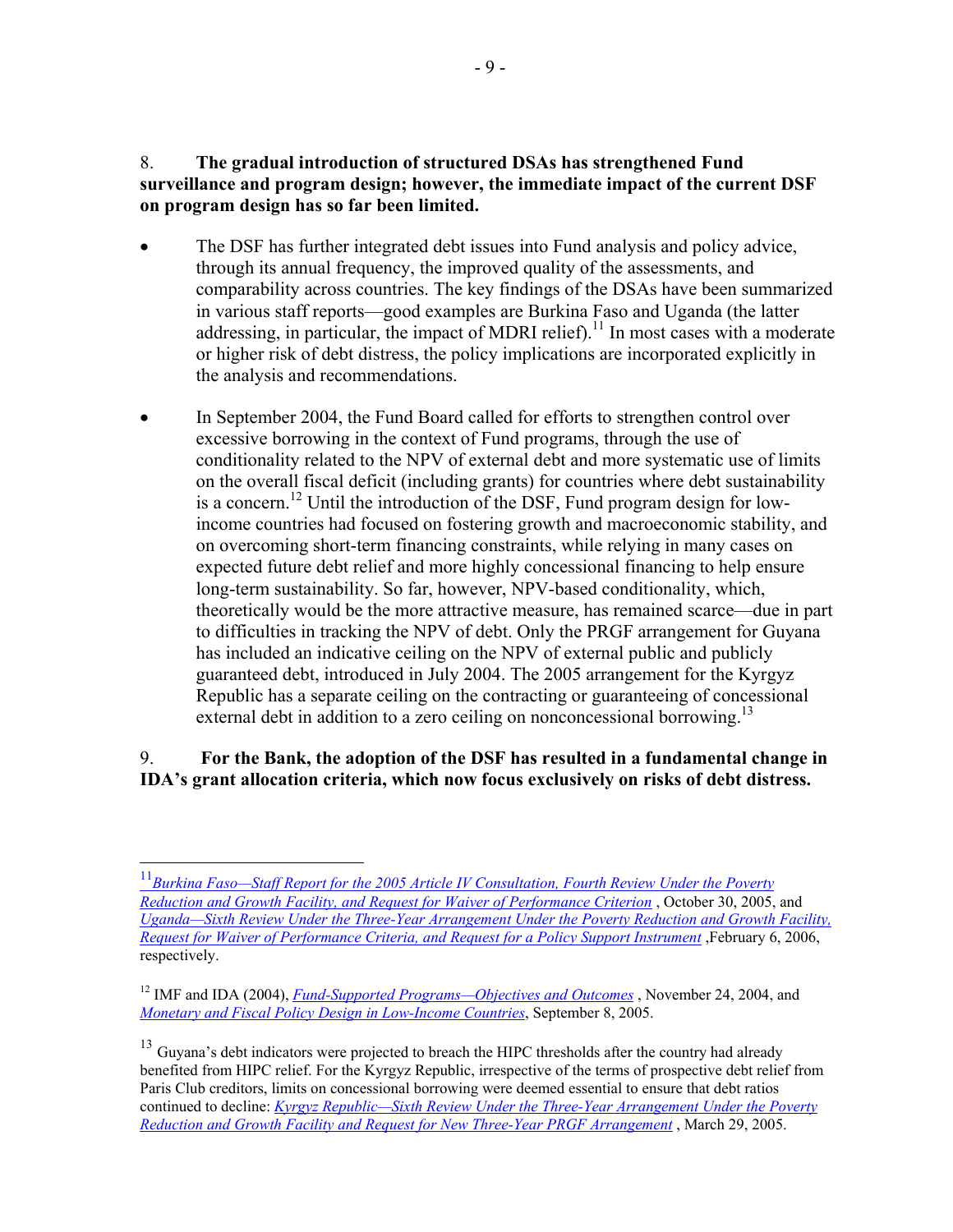- Under IDA's fourteenth replenishment, which runs from mid-2005 to mid-2008, IDA Deputies agreed to use debt distress risk as the sole criterion for allocating IDA grants. The development of the DSF played a significant role in facilitating this decision, as it gave Deputies the comfort that they could rely on objective, comparable debt sustainability analyses based on an empirical framework.
- In FY06, a "traffic light" mechanism, resting on policy-dependent indicative debt thresholds of the DSF, determined the risk of debt distress on the basis of the latest available debt-burden indicators. This was necessitated by the fact that DSAs were not available for all low-income countries. However, DSAs where the main determinant of the traffic light for four countries. Thirty-four countries were classified as "red light" (or high risk of debt distress) in FY06, while nine were classified as "yellow light" (or moderate risk of debt distress). Thirty percent of the FY06 total allocation was provided in the form of grants. Proposed revisions to the traffic light mechanism will be discussed by IDA Deputies at the IDA-14 mid-term review at end-2006; it is expected that the revisions will integrate the forward-looking aspects of DSAs more closely with the grant allocation mechanism.

10. **A more finely calibrated set of ratings would enable IDA and others to better tailor their response in terms of grant eligibility, in particular for borderline cases.** The current standardized ranking into four categories (low, moderate, high, and "in distress") may not allow for sufficiently calibrated risk assessments. For example, further refinement of the debt distress classification within the "moderate" risk category could be made, depending on how many of the debt stock indicators breach the indicative thresholds under stress tests and by what margin.

## **B. Application of the DSF**

11. **Bank and Fund staff teams conducting DSAs were interviewed to obtain feedback on the usefulness of the DSF and the modalities for its implementation.**  Country teams reported that templates and guidelines are relatively easy to use. Nonetheless, the preparation of DSAs entailed substantial resources; Bank and Fund teams needed on average about three staff weeks to complete a DSA. Resource requirements varied substantially across teams (from half a week to five weeks), depending in particular on whether a DSA had been carried out the previous year. Country teams did not encounter significant technical problems with the templates, but they did suggest areas for improvement and further guidance, in particular on customization to country circumstances.

12. **The depth of analysis varied widely, with gradual improvement over time.**  Almost all DSAs contained at least a short description of the underlying macroeconomic assumptions, a discussion of the baseline and stress test scenarios, and an assessment of the risk of debt distress. Many DSAs provided additional background on debt developments, greater transparency of underlying assumptions, and a nuanced debt sustainability assessment. An overview of emerging good practices is presented in Box 2.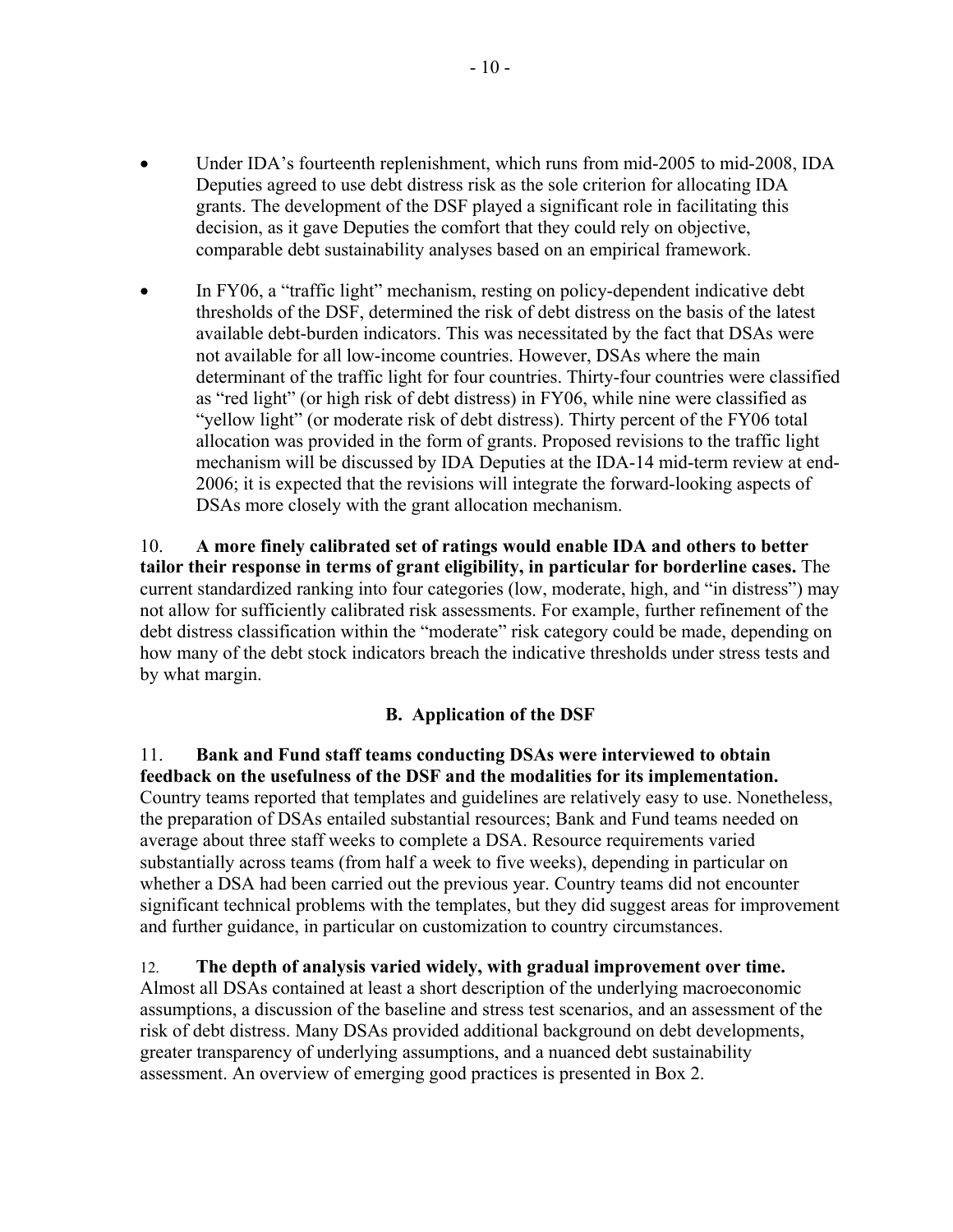### **Box 2: Good Practices for DSA Design and Presentation**

A review of the DSAs that used the low-income country framework suggests several good practices. The relevance of these considerations will vary across countries and should be balanced against the need for conciseness.

### **Process**

- Plan the timing and modalities of Bank-Fund collaboration well in advance.
- Discuss assumptions, findings, and policy implications of DSAs with the authorities (Armenia, Mongolia).
- Incorporate DSAs findings into policy recommendations and/or program design (Guyana, Kyrgyz Republic), especially in countries with moderate or high risk of debt distress.

### **Analysis**

- Integrate the external and fiscal aspects of the DSA (Mongolia), especially in cases where high export-to-GDP ratios are not reflected in high revenue-to-GDP ratios (Mauritania). In countries with weak tax administration, a scenario depicting lower revenue collection is usually warranted (Burkina Faso), while in some countries the impact of a slower reduction in the wage bill was illustrated (Djibouti).
- Incorporate country-specific features through alternative scenarios and stress tests. Where contingent liabilities are significant, include an additional scenario (Dominica, Solomon Islands, Vietnam).
- Rely on judgment rather than mechanical use of the templates. Assess the relative importance of alternative debt indicators (Guyana).

### **Presentation**

- Present DSAs as self-contained documents, with minimal reference to relevant information included elsewhere (examples include Burkina Faso, Cameroon, Cape Verde, Guinea, Mongolia, Lesotho, Guinea, Rwanda, Tajikistan, Uganda).
- Present assumptions and conclusions in a clear and concise manner (Burkina Faso, Burundi, Cameroon, Cape Verde, Guinea, Mongolia, Uganda).
- Explain country-specific circumstances, including a deeper analysis of the evolution and composition of the existing debt stock (Burkina Faso, Cambodia, Malawi, Rwanda, Uganda). For HIPCs, these should include specific references to the evolution of debt ratios since decision/completion points (Guinea, Nicaragua, Uganda). In complex cases, examine debt structure and data availability explicitly (Cameroon).
- State the medium and long term macroeconomic assumptions, as well as the underlying economic factors behind benchmark scenarios (Burkina Faso, Lesotho, Mali, Tajikistan). Explain how specific alternative scenarios and stress tests strengthened the DSA (Dominica, Mongolia, Vietnam).
- Explain risk assessments where the risk of debt distress falls into a gray area (Mongolia, Nicaragua).
- State performance categories based on CPIA ratings and related policy-relevant thresholds explicitly; include the latter in charts (Guinea, Tajikistan among others).

## 13. **Macroeconomic projections were generally linked to past economic**

**performance.** GDP growth projections commonly relied on trend analyses—which helps ensure consistency with past experience—and a sectoral decomposition to incorporate sector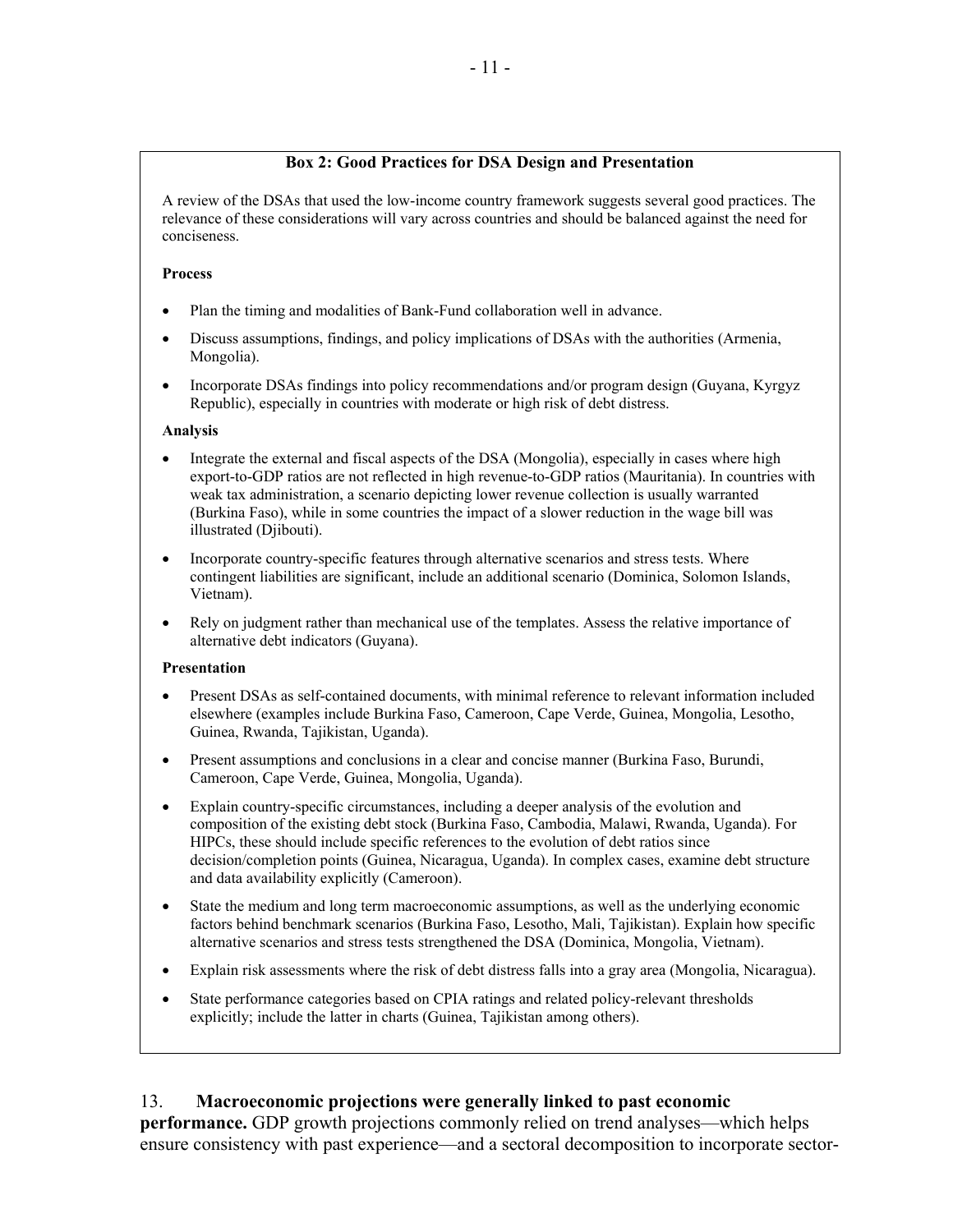specific knowledge. A similar approach was used for other key macroeconomic variables. In addition, teams used macroeconomic accounting and programming frameworks to maintain overall consistency. However, behavioral relationships within the macroeconomic framework—for example, the effect of structural reforms on growth—were often loosely specified. This reflects still limited knowledge on economic linkages, as well as a lack of data to quantify such relationships.<sup>14</sup>

14. **Baseline projections tended to be more favorable than historical averages reflected in consistently lower debt-burden indicators—and it remains important to guard against excessive optimism.**<sup>15</sup> Improvements in the growth and balance-of-payment outlook reflected mostly the expected impact of structural reforms or emergence from conflict (Solomon Islands, Burundi, and the Central African Republic). For the joint DSAs, the median for projected real GDP growth in 2005-25 was about 5 percent, about 1 percentage point higher than the historical average growth rate over the past ten years. The median for the projected non-interest current account deficit, adjusted for net FDI inflows, was about 1 percent of GDP lower than the historical average, yielding lower financing needs under the baseline. These more favorable projections generally did not make a substantial difference to the debt distress rating. Only in three cases (Burkina Faso, Mali, and Uganda) would substituting the historical scenario for the baseline lead to an adverse change in this rating, because of the effects on the historical scenario of past sharp, but temporary, declines of commodity export volumes and prices.

## 15. **Most joint DSAs included customized scenarios or stress tests to capture sensitivities to various risks (Table 2).** For example, recent DSAs for MDRI-eligible countries explored the impact of MDRI relief explicitly in an alternative scenario. Staff teams pointed out that in about half of the DSAs the additional scenarios and stress tests were useful or crucial in qualifying the conclusions of the baseline.

16. **There is scope for some technical improvements to the template with respect to stress tests.** Several teams suggested that the standard stress tests could be enhanced by allowing for general equilibrium effects or permanent rather than short-lived shocks. Given the partial nature of the stress tests, teams have instead used alternative scenarios to capture the impact of possible simultaneous shocks of a range of variables that affect debt indicators.

 $\overline{a}$ <sup>14</sup> Some teams derived behavioral relationships from a growth-accounting framework that links growth to factor accumulation and changes in total factor productivity (TFP)—although the lack of understanding of the sources of TFP growth imply considerable scope for judgment in quantifying the latter.

<sup>&</sup>lt;sup>15</sup> Projected debt dynamics were consistently more optimistic than the historical scenario for 11 of the 21 joint DSAs for which the latter scenario was available. Under the historical scenario—a standard element of the DSA—debt dynamics are simulated with key macroeconomic variables, in particular growth and balance-ofpayments variables, at their historical average throughout the projection period.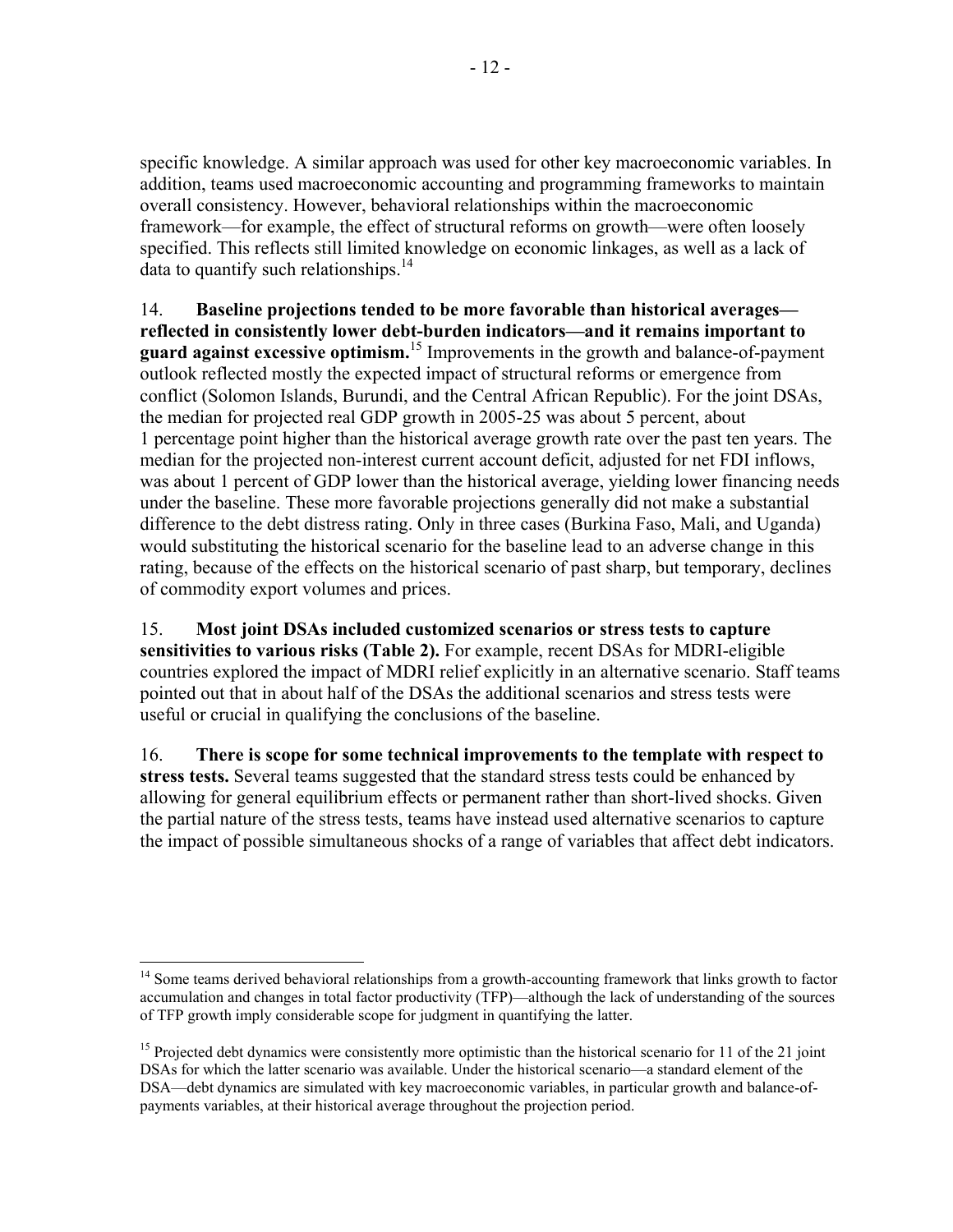| Country                  | Alternative Scenario or Stress Test (latter only if indicated)                                                                                                                                 |
|--------------------------|------------------------------------------------------------------------------------------------------------------------------------------------------------------------------------------------|
|                          |                                                                                                                                                                                                |
| Burkina Faso             | Lower projected revenues                                                                                                                                                                       |
| Central African Republic | Full traditional debt relief                                                                                                                                                                   |
| Djibouti                 | Reduction in flows of income from foreign military bases (stress test)                                                                                                                         |
| Dominica                 | (i) Financing projected debt of social security by direct transfers from central<br>government; (ii) Adverse changes in interest rates on public debt;<br>(iii) Natural disaster (stress test) |
| Guinea                   | (i) MDRI; (ii) No reform scenario                                                                                                                                                              |
| Guyana                   | (i) MDRI; (ii) Lower revenue-to-GDP ratio                                                                                                                                                      |
| Lesotho                  | Loss of trade preferences (lower export ratio)                                                                                                                                                 |
| Mali                     | <b>MDRI</b>                                                                                                                                                                                    |
| Mauritania               | Permanent decline in oil prices                                                                                                                                                                |
| Mongolia                 | Terms of trade shocks on copper and gold exports in 2008 and lower export<br>growth thereafter                                                                                                 |
| Nicaragua                | <b>MDRI</b>                                                                                                                                                                                    |
| Niger                    | $(i)$ MDRI, $(ii)$ Grant element of 50 percent                                                                                                                                                 |
| Rwanda                   | Reduction of the grant component in gross central government financing<br>from 83 to 55 percent                                                                                                |
| Solomon Islands          | Realization of half of contingent liabilities as external debt                                                                                                                                 |
| Tajikistan               | (i) MDRI; (ii) Historical scenario is modified to exclude civil war                                                                                                                            |
| Uganda                   | (i) MDRI; (ii) Financing Bujagali hydropower plant on commercial terms                                                                                                                         |
| Vietnam                  | Two banking sector reforms scenarios                                                                                                                                                           |
| Zambia                   | (i) MDRI; (ii) Additional borrowing for public sector investment                                                                                                                               |
|                          |                                                                                                                                                                                                |

### **Table 2: Alternative Joint DSA Scenarios and Stress Tests in 2005 and Early 2006**

Source: Bank and Fund staffs.

17. **In determining the risk of debt distress, teams struck a balance between a mechanistic and a judgmental approach.** Under a mechanistic approach, the risk of debt distress rating would be based solely on whether debt-burden indicators in the baseline or stress test scenarios breach the thresholds. In six of the joint DSAs, the debt ratios were either so high or so low that the debt distress rating was obvious. In the remaining cases, staff's conclusions coincided in eight cases with those suggested by the mechanistic approach, compared with six cases where staff came to a more favorable assessment. In the latter cases, staff judged that a mechanistic approach would have implied an unreasonably negative rating, taking into account, in particular, that breaches of thresholds were marginal or that debt ratios improved over the long term or would do so after further debt relief, or that the strong payment record of the authorities made a default unlikely. Nevertheless, in many cases, staff also noted downside risks, including vulnerabilities resulting from a narrow export base, risks to the macroeconomic outlook, the size of domestic debt, and contingent liabilities. In no case did staff judgments produce a less favorable rating.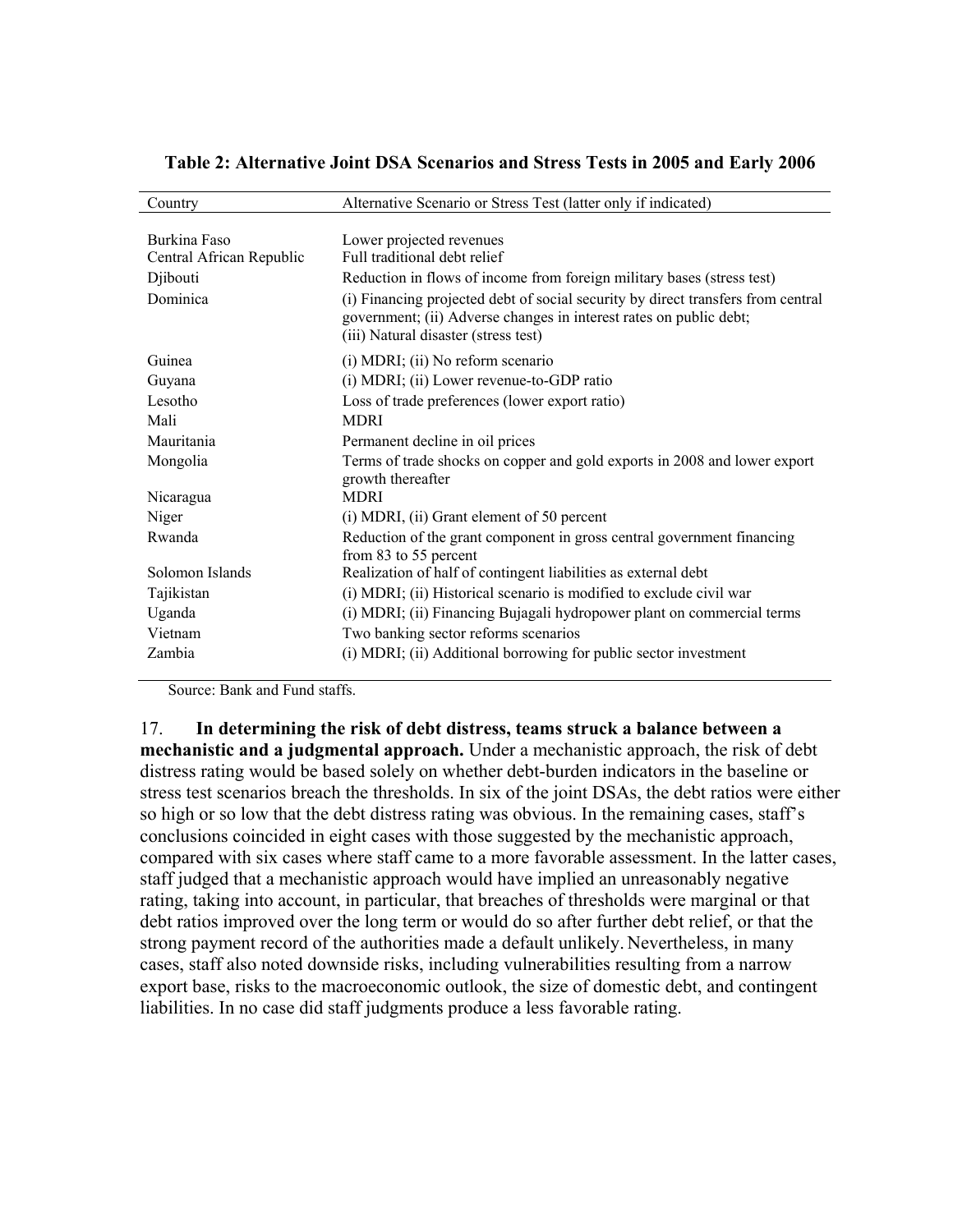18. **In several countries, domestic debt issues were essential for a full assessment.**<sup>16</sup> In the sample of 23 joint DSAs, 14 contained a public debt DSA. In seven of the nine remaining cases, domestic debt was negligible; in two, lack of data prevented analysis. Issues related to poor data quality and non-comparability of data across countries continued to plague the analyses. High domestic debt was a factor in the overall risk of debt distress in seven countries (Box 3 provides an example). However, as public debt indicators generally confirmed the assessment based on the external debt burden, this did not actually change the risk rating. In the absence of pre-defined thresholds, public debt DSAs typically focused on trends in public debt ratios, vulnerability to shocks, level of debt service payments, and gross financing requirements.

19. **A further issue has been that domestic obligations are difficult to integrate into a threshold approach that aims to provide signals to donors (including IDA) on the appropriate level of concessionality**. Raising concessionality even partially on the basis of domestic borrowing, which is largely under domestic control, would entail moral hazard problems by creating incentives to overborrow. The resulting tension was most apparent in the assessment of Vietnam (see Box 3). In order to ensure that the distress rating reflects an assessment of all relevant debt, DSAs should specifically flag cases in which the rating would be different on the basis of external debt only. In addition, future work could usefully focus on the development of a more integrated approach toward analyzing domestic and external debt in the sustainability framework.<sup>17</sup>

20. **The survey of country teams suggests that DSAs were useful to the authorities in a number of cases as they raised awareness about debt issues.** 18 The results were usually discussed with the authorities, in particular in countries with a high risk of debt distress or ahead of a debt rescheduling. Some teams shared the templates with government officials; the authorities were involved in the preparation of the DSAs only in a few cases. In 2005, the Bank organized workshops in Africa to train government officials on the framework; further workshops are planned in Latin America and South Asia in 2006. Capacity building efforts continue so that authorities will be in a position to carry out their own DSAs.

1

<sup>&</sup>lt;sup>16</sup> The distinction between domestic and foreign debt can of course be blurred. For example, nonresidents can purchase treasury bills issued on the domestic market, and residents can purchase foreign currency-denominated debt. In fact, there is an increasing interest of international investors in domestic debt instruments of lowincome countries such as Zambia where creditworthiness has improved, partly as a result of debt relief.

<sup>17</sup> For a further discussion see IMF and IDA (2004), Appendix I*.*

<sup>&</sup>lt;sup>18</sup> Because of time constraints, staff did not survey directly the authorities' views on the usefulness of DSAs. This issue will be addressed in future reports, including in the context of Fund Article IV consultations.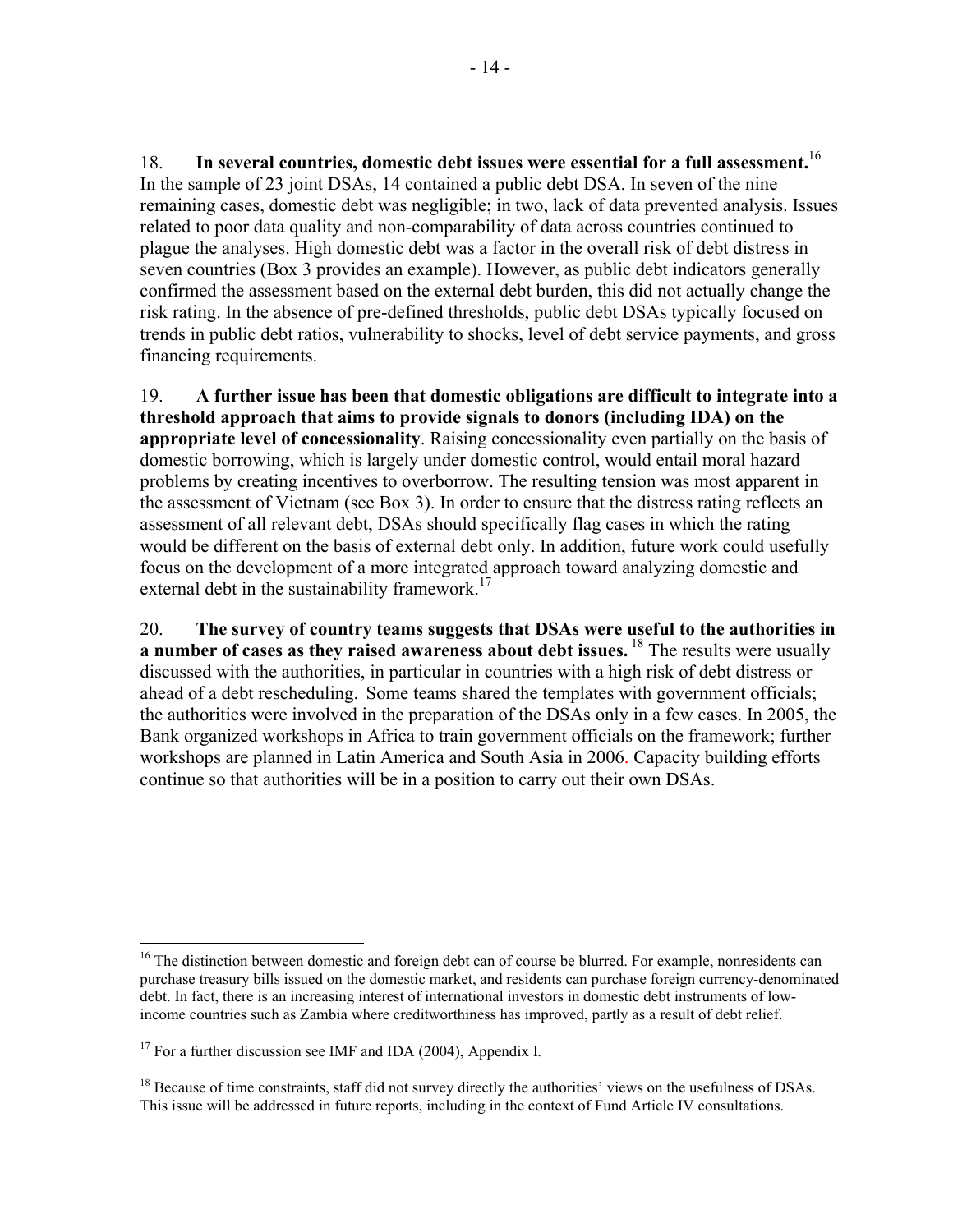### **Box 3: The 2005 Vietnam DSA**

**The September 2005 DSA for Vietnam was dominated by uncertainties regarding the balance sheets of the large state-owned commercial banks**, as the cost of recapitalizing and reforming these banks would eventually be borne by the government. The public sector DSA was conducted in two stages to incorporate the resulting contingent liability. In the baseline scenario—which abstracted from these liabilities—risks for debt distress seemed low, matching a similar outcome of the external DSA, as external debt burden indicators were well below their indicative thresholds under baseline and stress tests. However, indicative scenarios with alternative assumptions on the level and evolution of the contingent liabilities suggested that there was a small but non-negligible probability that public debt could jump from 40 percent of GDP to 63 percent, above the government's notional ceiling of 50 percent. The external DSA indicated that external debt levels remained well below thresholds, both in the baseline scenario and under stress tests.

**As a consequence, it was difficult to establish properly a risk classification that could determine IDA grant allocation**, given the importance of differentiating between the level of risk resulting from new external borrowing versus that emanating from the realization of contingent liabilities in the domestic banking system. The DSA classified Vietnam as having a low risk of **external** debt distress. At the same time it highlighted the fact that public debt dynamics could deteriorate over the long terms and recommended a close monitoring of the domestic debt dynamics in future assessments.

## **C. Usefulness to Other Donors and Creditors**

21. **Multilateral Development Banks (MDBs) have found DSAs to be useful for informing their judgments about debt risk in client countries**. Like IDA, the AfDB uses debt sustainability as the sole basis for grant allocation. The two institutions work closely to align their debt distress risk classifications for their 40 common client countries. The Asian Development Bank (AsDB) has indicated that it could adopt the assessments as the basis for future grant allocations. The Inter-American Development Bank uses the framework as an analytical tool to supplement its own assessment of debt/fiscal sustainability. While these MDBs appear to be comfortable with the Bank and Fund preparing the DSAs, they are also keen to be more closely involved in their preparation, particularly for countries where they have large exposures. Other MDBs appear to value clear guidance from the DSAs about the level of concessionality appropriate in particular countries. All MDBs would appreciate prompt publication of DSAs and sharing of templates and other underlying information.

## 22. **Most bilateral creditors make limited use of DSAs but wanted more**

 $\overline{a}$ 

**information.**<sup>19</sup> Creditors asked for the provision of more information on the framework as well as on the projections (in particular on new borrowing)—which would allow the DSAs to play a more central role in guiding lending decisions. Creditors would also welcome easier access to the DSAs (e.g., as stand-alone documents readily located on the Fund and Bank websites).

<sup>&</sup>lt;sup>19</sup> Staff surveyed ten selected official and private bilateral creditors in the context of this review. Given time and resource constraints, this survey did not aim at being comprehensive. The creditors were selected based on their involvement in low-income countries and the likelihood that they would use DSAs.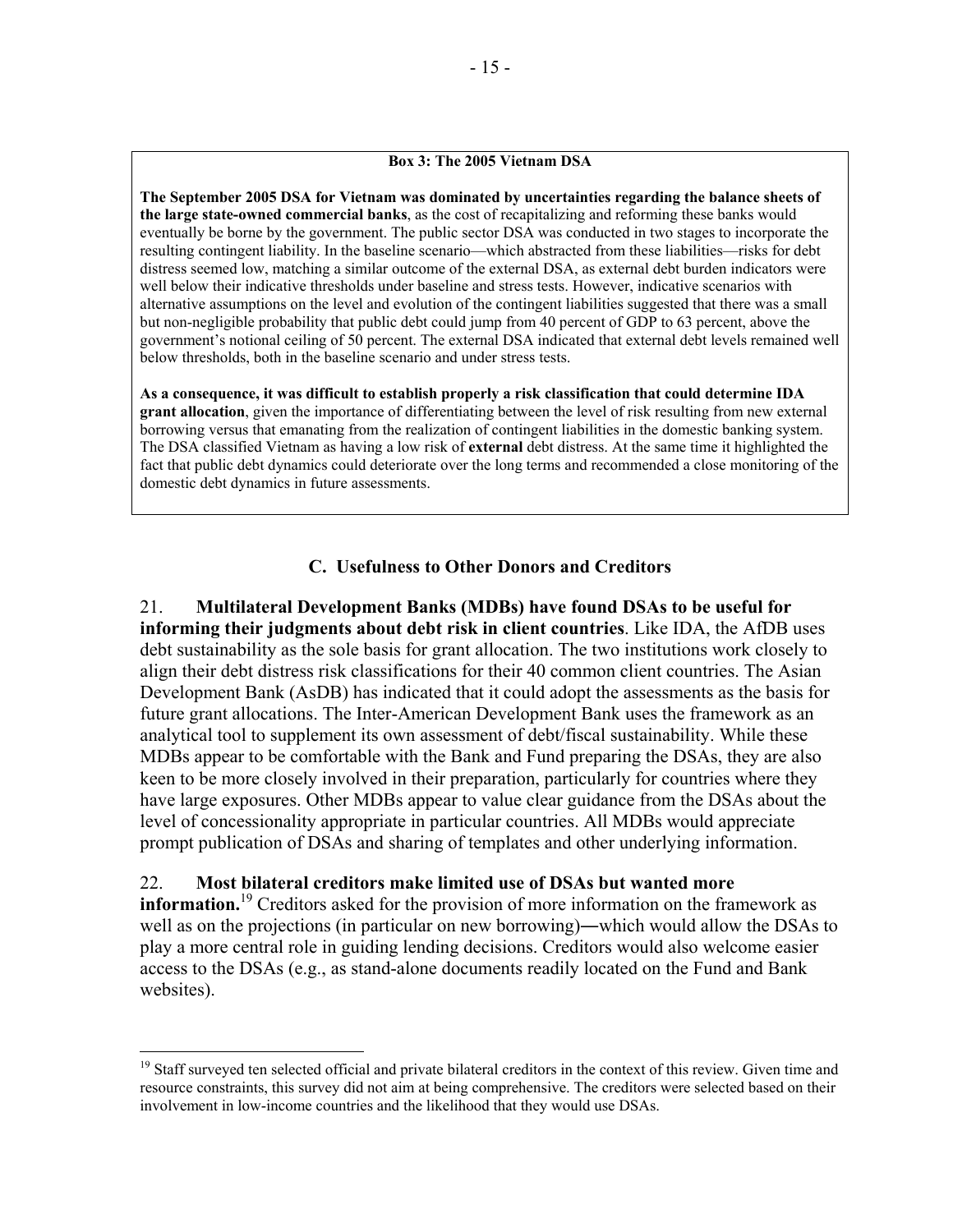23. **A number of NGOs have taken a critical view of the DSF.**20 While acknowledging that some features in this framework are improvements relative to DSAs conducted under the HIPC Initiative, they consider that the framework should have been geared to informing debt-relief decisions with the objective of supporting attainment of the MDGs. Some NGOs have also argued that such analyses should be done by an independent body rather than by the Bank and Fund—both large lenders to low-income countries.

## **D. Bank-Fund Collaboration**

24. **According to most Fund and Bank staff, Bank-Fund collaboration has led to some improvement in the quality of DSAs, without large resource implications in most cases.** On average, Fund staff indicated that collaboration required 16 additional staff hours (with additional discussions more than offsetting the time saved on data collection). The division of labor was broadly in line with the established guidelines, with Fund staff taking the lead in developing the macroeconomic projections and Bank staff providing input on long-term growth projections. Bank staff also provided reconciled multilateral debt data, debt-relief simulations and, in many cases, input on financing assumptions.

25. **Interviews with Bank and Fund staff confirmed that the preparation of joint DSAs by Bank and Fund staff has generally been smooth.** Disagreements on assumptions and risk assessments were often minor and, in almost all cases, could be resolved within the teams. However, for a few DSAs a compromise could be reached only after extensive deliberations, although the disputes never had to be elevated to management level. In only one case, the Fund team considered that the compromise led to a change from their initial assessment. With few exceptions, Fund staff considered that collaboration did not result in a significant change in the short-run macroeconomic projections; Bank staff considered that there was effective collaboration among the teams in developing a common baseline scenario. In a few cases, the appropriate scope of the DSA write-up was a source of disagreement, with Fund staff preferring brevity and avoidance of overlap with the accompanying staff report, whereas at the Bank the DSA was to be circulated as a selfstanding document in line with the DSF's implementation modalities approved by the two Boards $21$ 

26. **The timing of the joint DSAs was often determined by the Fund's needs which in several cases proved problematic for Bank staff.** DSAs are required by the Fund in the context of the Article IV consultations or the request for a new arrangement; by the Bank for a new Country Assistance Strategy or major lending operations. Problems arose with respect to reconciling diverging DSA timing requirements and matching the Bank staffs' work schedules to pressing Fund deadlines. To some degree, such problems should be alleviated in the future as both country teams are expected to agree on a schedule for the preparation of

1

<sup>&</sup>lt;sup>20</sup> Because of time and resource constraints, this survey is based on a review of publications by NGOs and not direct interviews. Reviewed publications include Eurodad (2005), Bretton Woods Project (2004), and CAFOD  $(2004)$ .

 $21$  See IMF and IDA (2005).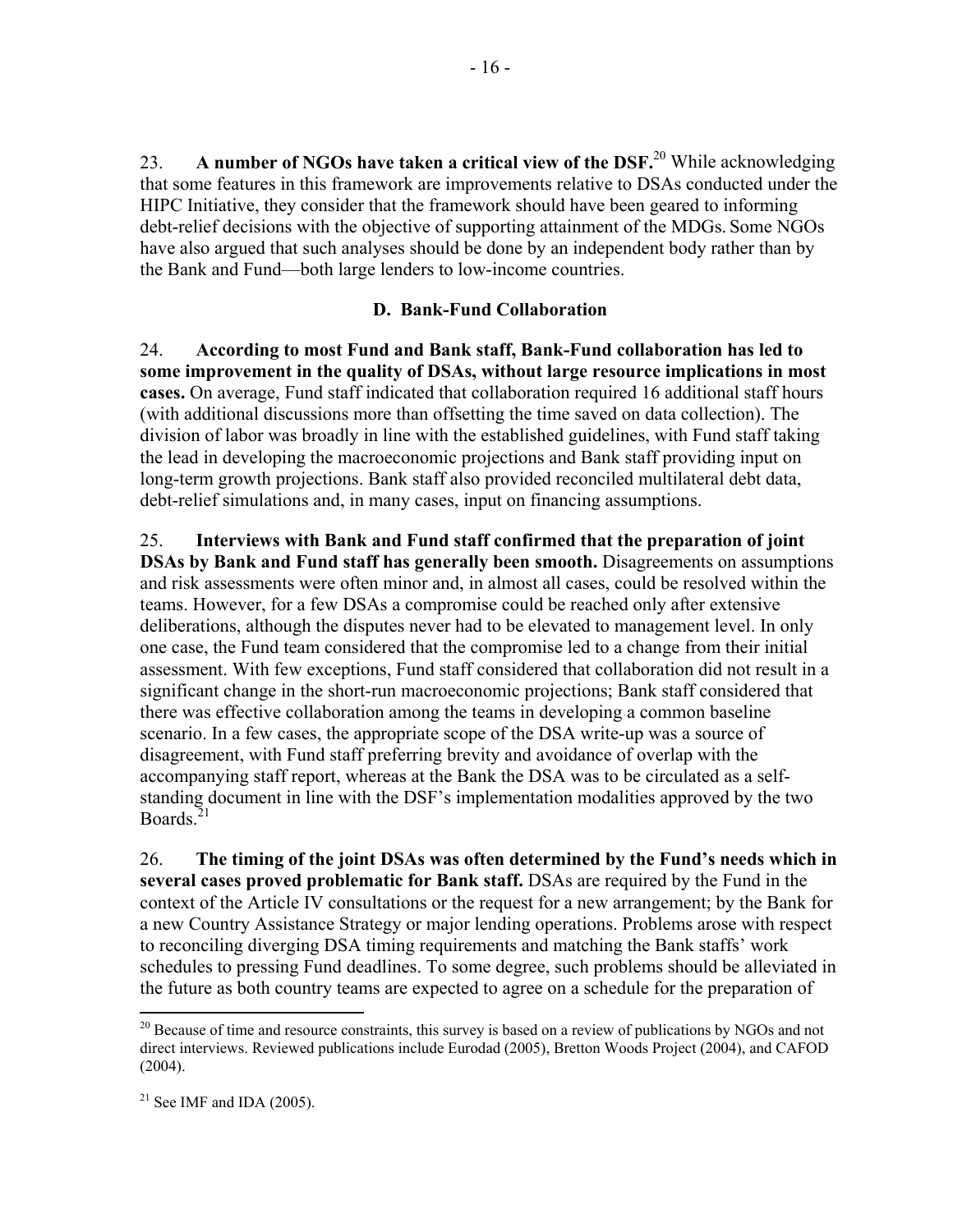the DSA for each calendar year—a setup that was not always followed in 2005 because the modalities for collaboration were not disseminated until May. Nevertheless, because timetables for country operations remain somewhat unpredictable, some tension will likely remain unavoidable, necessitating flexibility on both sides.

## **III. THE DEBT SUSTAINABILITY FRAMEWORK IN LIGHT OF MDRI**

27. **Debt relief under the MDRI will reduce recipients' debt ratios significantly.** For the 18 post-completion point HIPCs participating in the MDRI, about 80 percent of the debt outstanding after HIPC debt relief is owed to multilateral creditors; in these countries the average NPV debt/exports ratio would fall from 140 percent after HIPC debt relief to a projected 52 percent.<sup>22</sup> Debt accumulation in MDRI recipients should be on terms and in volumes that will avoid a return to debt distress.

28. **With unchanged assumptions on borrowing and growth of GDP and exports, pre- and post-MDRI debt ratios tend to converge in the longterm.**23 For example, MDRI debt relief reduces the NPV of debt-to-export ratio on average by about 40 percent over 2006-10, but by 2025 the difference between pre- and post-MDRI debt ratios declines to just over 10 percentage point (Figure 2).<sup>24</sup> In a sub-sample of nine African completion point HIPCs where the medium-term effect of MDRI relief is larger, long-term convergence is similar (Figure 3). In all cases, long-term convergence occurs because of the growing importance with time of accumulated debt from new borrowing.<sup>25</sup>

<sup>24</sup> Figure 2 is based on a sample of 12 countries for which MDRI DSAs were available (Burkina Faso, Ethiopia, Guyana, Mali, Mozambique, Niger, Nicaragua, Rwanda, Tajikistan, Tanzania, Uganda, and Zambia). While this figure depicts the simple average for this group, the individual countries display considerable diversity. For example, projected post-MDRI NPV of debt-to-exports ratios for 2025 range from about 30 percent in Nicaragua and Zambia to about 120 percent in Niger.

 $^{25}$  Long-term convergence follows from the assumption that MDRI debt relief is additional to projected net resource transfers to LICs in support of efforts to reach the MDGs, resulting in constant *gross* borrowing and increased *net* borrowing (because of lower amortization). See the Appendix for a more detailed discussion of the convergence of pre- and post-MDRI scenarios.

 $\overline{a}$ 22 See *[The G-8 Debt Relief Proposal: Assessments of Costs, Implementation Issues, and Financing Options,](http://www-wds.worldbank.org/external/default/main?pagePK=64193027&piPK=64187937&theSitePK=523679&menuPK=64187510&searchMenuPK=64187511&theSitePK=523679&entityID=000012009_20050913091603&searchMenuPK=64187511&theSitePK=523679)* September 1, 2005.

 $^{23}$  The simulations assume conservatively that the additional resources provided by the MDRI will not generate additional growth beyond the baseline assumption (see the Appendix for a contrary example). The unchanged borrowing assumption reflects the notion that the additional MDRI resources are spent and not used to substitute for new borrowing.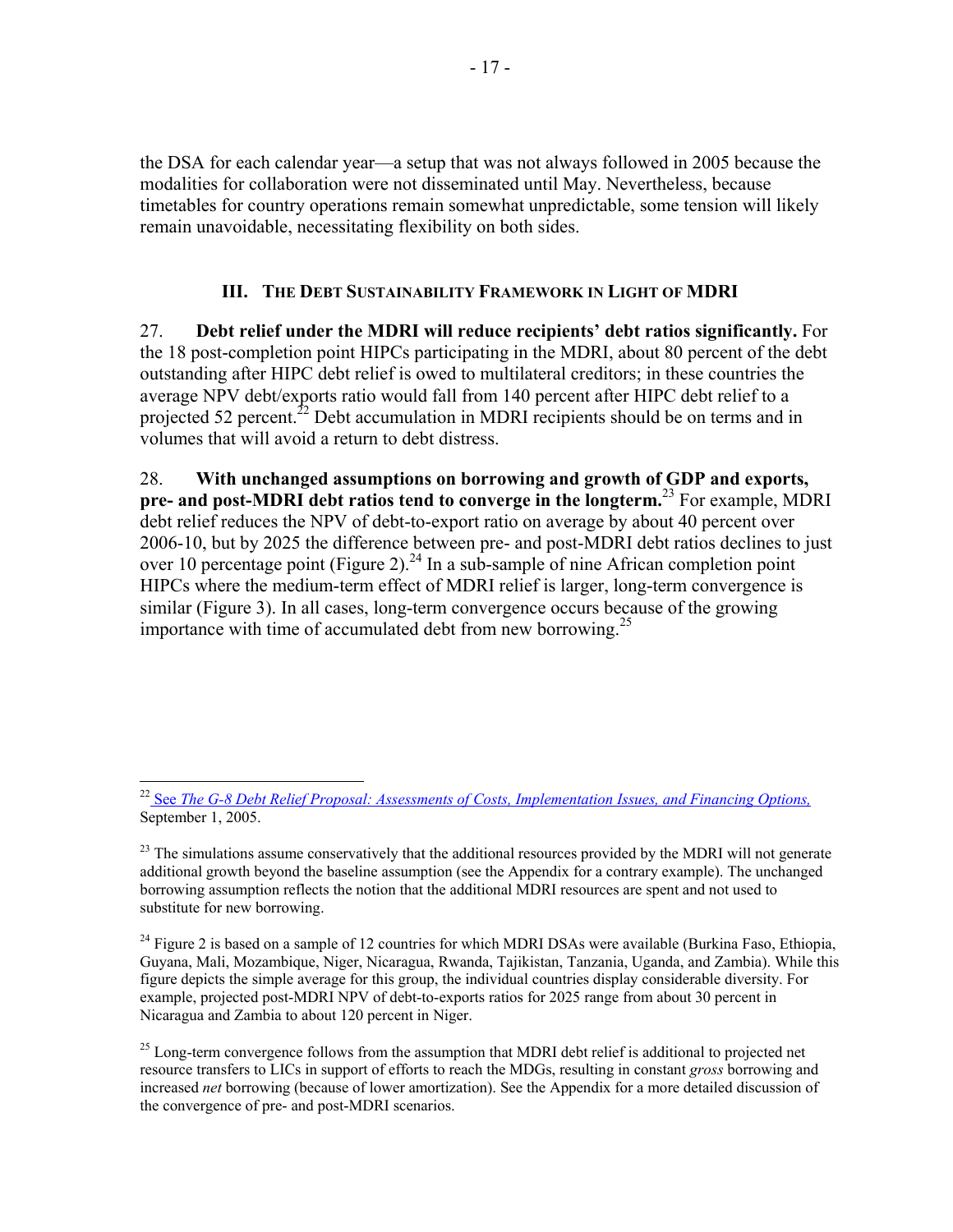

Source: Joint Bank-Fund DSAs.

Note: Based on a sample of MDRI-recipient countries (see footnote 32).

# 29. **MDRI countries would still require substantial grant resources to preserve debt**

**sustainability if aid were scaled up substantially to help them meet the MDGs.**  Simulations in the Appendix show that small increases in concessional borrowing, say around 1 percent of GDP annually, would tend to have little effect on the debt sustainability outlook, but larger increases in new borrowing on the order of about 5 percent of GDP annually would lead in most countries to a breach of the indicative thresholds under the DSF. Hence, large increases in resource transfers will still have to take the form of grants in order to maintain a low or moderate risk of debt distress in these countries.

## 30. **To ensure that the DSF remains an effective tool in stemming an excessive buildup of debt in low-income countries while not unnecessarily constraining access to resources for development,** the rest of this section explores three issues:

- Should the indicative DSF debt thresholds be lowered given debt relief under the MDRI?
- How should debt accumulation be managed in countries that are well below thresholds?
- What is the role of new financing (including of nonconcessional debt) and how can the "free-rider" problem be addressed?

## **A. Indicative Debt Thresholds in Light of the MDRI**

31. **One reaction to the additional borrowing space provided by the MDRI could be to lower the indicative debt thresholds under the DSF**. This section examines the costs and benefits of doing this.

32. **The thresholds chosen for the low-income country DSF reflect the risk of debt distress, the potential development opportunities forgone from applying tighter constraints on new borrowing, and a realistic assessment of the resources available for**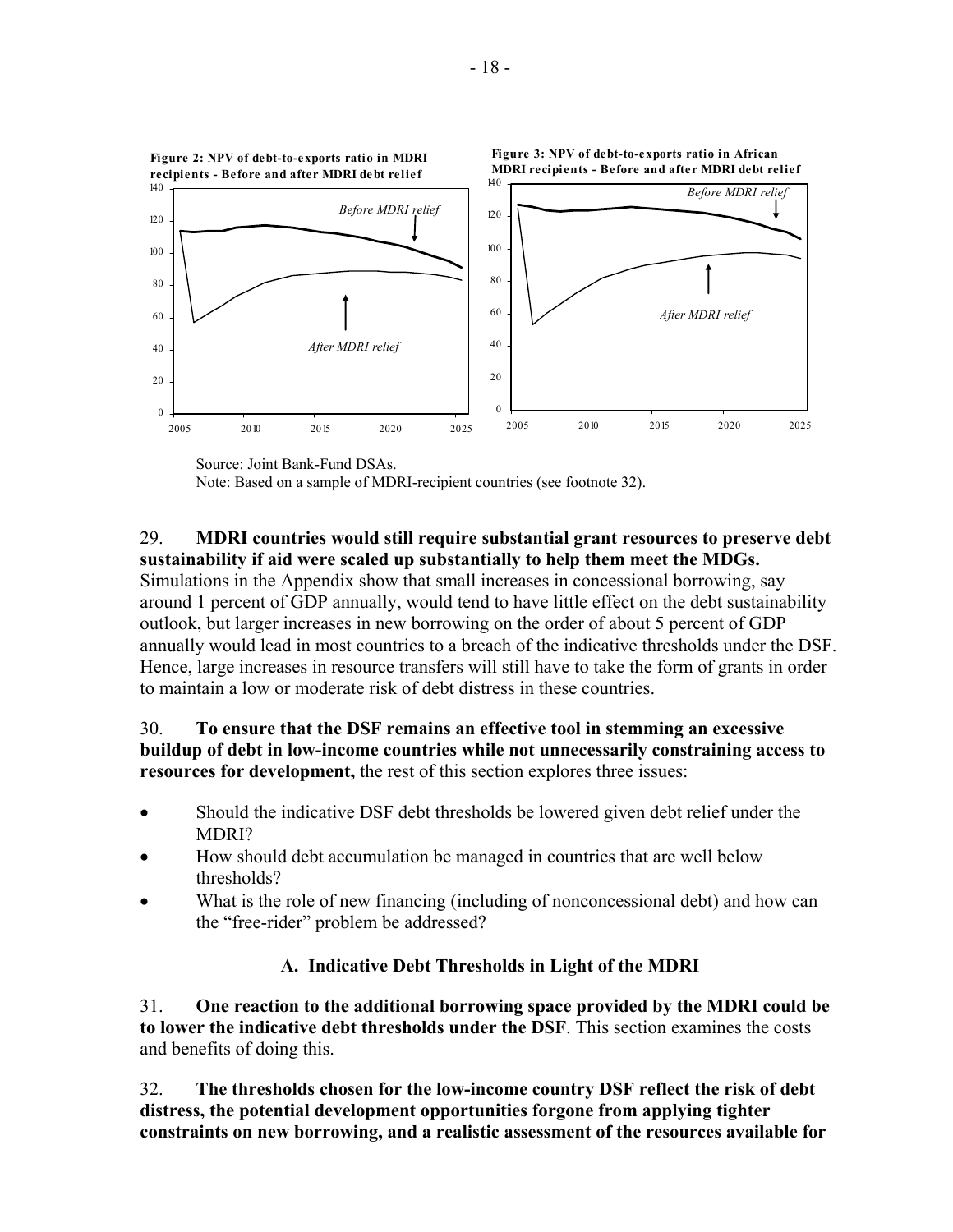**development.** The Fund and Bank Boards adopted a solution that balanced the preference for cautious thresholds with the desire to economize on scarce grant resources and ensure consistency with the HIPC Initiative.<sup>26</sup>

33. **Further debt relief to HIPCs under the MDRI may signal a reduction in tolerance on the part of the international community for debt in low-income countries.** Lower thresholds would be a reflection of such a shift in the balance embedded in the previous Board decisions on the DSF.

34. **Lowering the DSF debt thresholds would limit the risk that MDRI recipients would reaccumulate excessive debt.** These thresholds are indicative limits, not targets. However, there is a tendency built in to the system for debt levels to converge to the thresholds over time. This is because donors, particularly IDA, tend to provide a higher proportion of loans to countries with debt levels well below the thresholds and provide more grants to countries near or above the thresholds.

35. **However, any adjustments to the thresholds should be undertaken with full recognition of the implications**. To the extent that additional grants are not forthcoming or are inadequate, lowering thresholds could risk depriving countries of financing. This would be inconsistent with one of the goals of the MDRI: to provide additional resources for MDG achievement.<sup>27</sup> Non-MDRI countries in particular would need additional grants to avoid a sharp reduction in aid flows. This would be costly for donors, including IDA, and these countries' access to other loan financing and hence overall financing would risk being curtailed. If, for example, the thresholds relating to the ratio of the net present value of debtto-exports were to be lowered by 50 percentage points (to 50, 100, and 150 percent for low, medium, and high CPIA countries respectively), then the grant share of IDA would rise from an estimated 30 percent to an estimated 42 percent. There will be additional considerations depending on how the lower thresholds were to be applied:

- **Lowering debt thresholds for** *all* **countries could reopen the question of HIPC eligibility**. Lower thresholds would imply that the HIPC debt sustainability thresholds were too high, suggesting a need to broaden the HIPC Initiative, and presumably the MDRI as well, which could substantially increase the cost of the HIPC Initiative.
- **Lowering debt thresholds for the MDRI countries** *alone* **would raise questions of uniformity of treatment***.* It would be hard to rationalize treating MDRI recipients differently for reasons not grounded in current and expected future economic circumstances.

 $\overline{a}$  $26$  See IMF and IDA (2005) for a discussion of how the agreed-upon thresholds evolved. As indicated in the summing-up for the most recent discussion of the DSF, "Directors noted, moreover, that the preferred option does not require as high a share of grant financing, the availability of which is not assured, as the alternatives considered."

<sup>&</sup>lt;sup>27</sup> MDRI debt relief was not allocated to the most indebted countries nor to those most vulnerable to debt distress according to the low-income country DSF.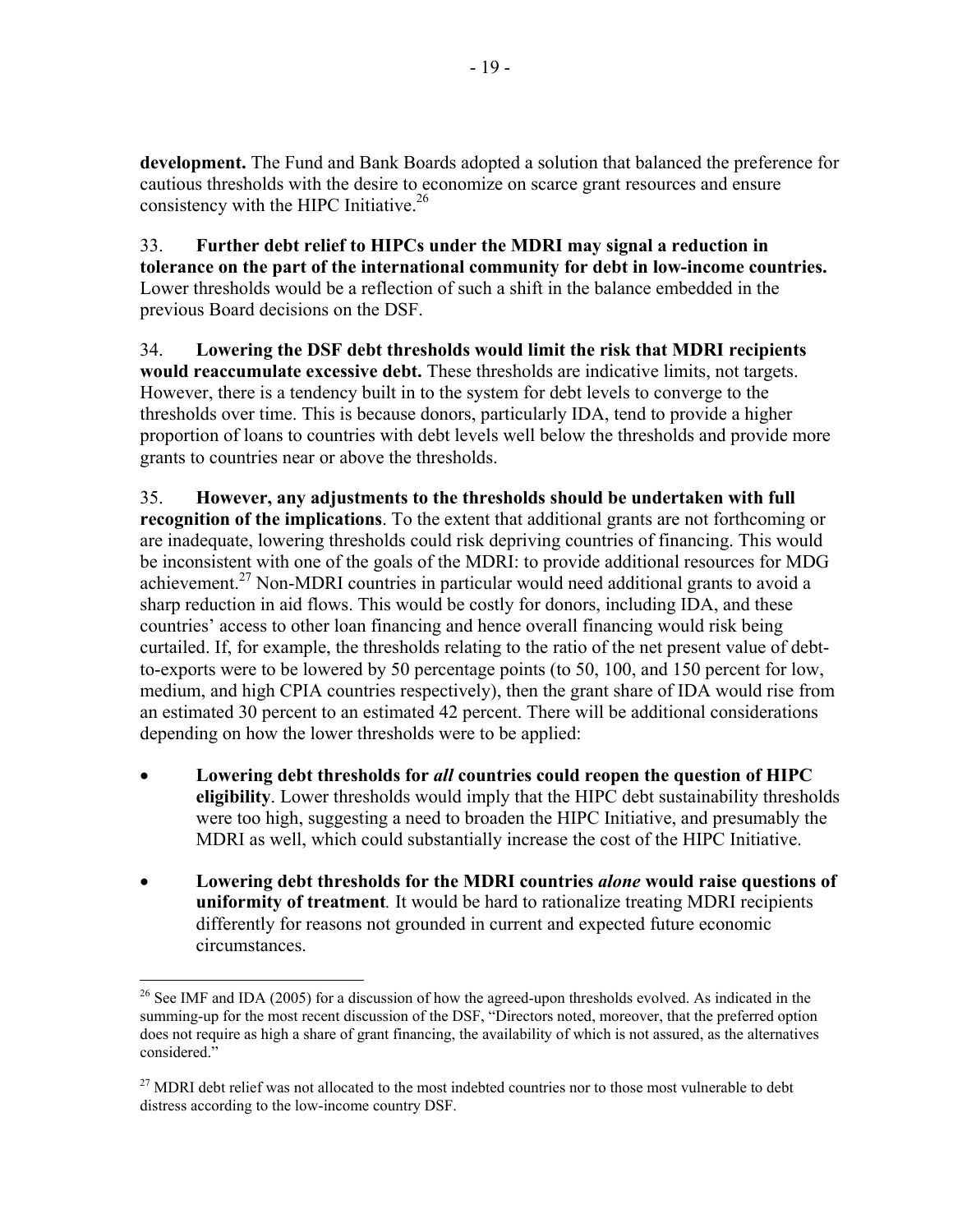36. **There is reason to believe that the MDRI will not lead to an unwarranted increase in IDA lending, mitigating the need for lower thresholds.** In itself, the reduction in the risk of debt distress as a result of MDRI relief would lead to an increased loan allocation to MDRI countries, but this is partially offset by the likely transition from the current traffic light system to the forward-looking joint DSA assessments, which tend to be somewhat more conservative than the static assessments under the traffic light system. Overall, a large shift in the loan/grant mix for MDRI countries seems unlikely (Box 4) although this will depend on the precise form of modifications to the present IDA allocation system, to be decided later in the year.

37. **On balance, then, the case for lowering thresholds now is not compelling.** Lower thresholds may help limit the risks of a rapid reaccumulation of debt, but, in the absence of a sharp increase in grant availability, they would also impede resource flows, thereby undermining a primary objective of the MDRI, and could reopen the question of HIPC thresholds.

## **B. Debt Accumulation Below the Thresholds**

38. **When a country's debt burden is below the indicative thresholds, a key question is how fast debt should accumulate.** Experience so far with the DSF provides few insights on handling the accumulation of debt from low levels, though some lessons can be drawn from historical episodes of debt accumulation (Box 5). *Theoretically*, this question could be answered by appealing to such variables as the rate of return on investment, absorptive capacity, the terms on available financing, the international environment, and the quality of policies and institutions of the country—in short, virtually the entire range of micro- and macroeconomic factors governing growth and stability. *Practically,* in the absence of perfect information on all the linkages and constraints, the determination of an appropriate debt trajectory could be answered in two ways: a one-size-fits-all rule that restricts new borrowing at a pre-determined rate; or a country-specific case-by-case approach that takes into account the unique circumstances of each country and the prevailing binding constraints to growth. Each has its advantages and disadvantages.

## **Rules**

39. **The advantage of a rule-based approach to constraining the debt trajectory is that it would set clear limits on debt accumulation.** The imposition of rules could help guard against overoptimism regarding the beneficial effects of additional spending, especially in the face of uncertainty about the impact of aid. Recognizing the heterogeneity in country circumstances, the allowable rate of debt accumulation could perhaps depend, for example, on the CPIA or other variables capturing important determinants of the appropriate rate of debt accumulation, thus allowing for some country-specific variation. Exceptions could be allowed in cases where it is possible to justify convincingly that borrowing should be more than the rule would imply.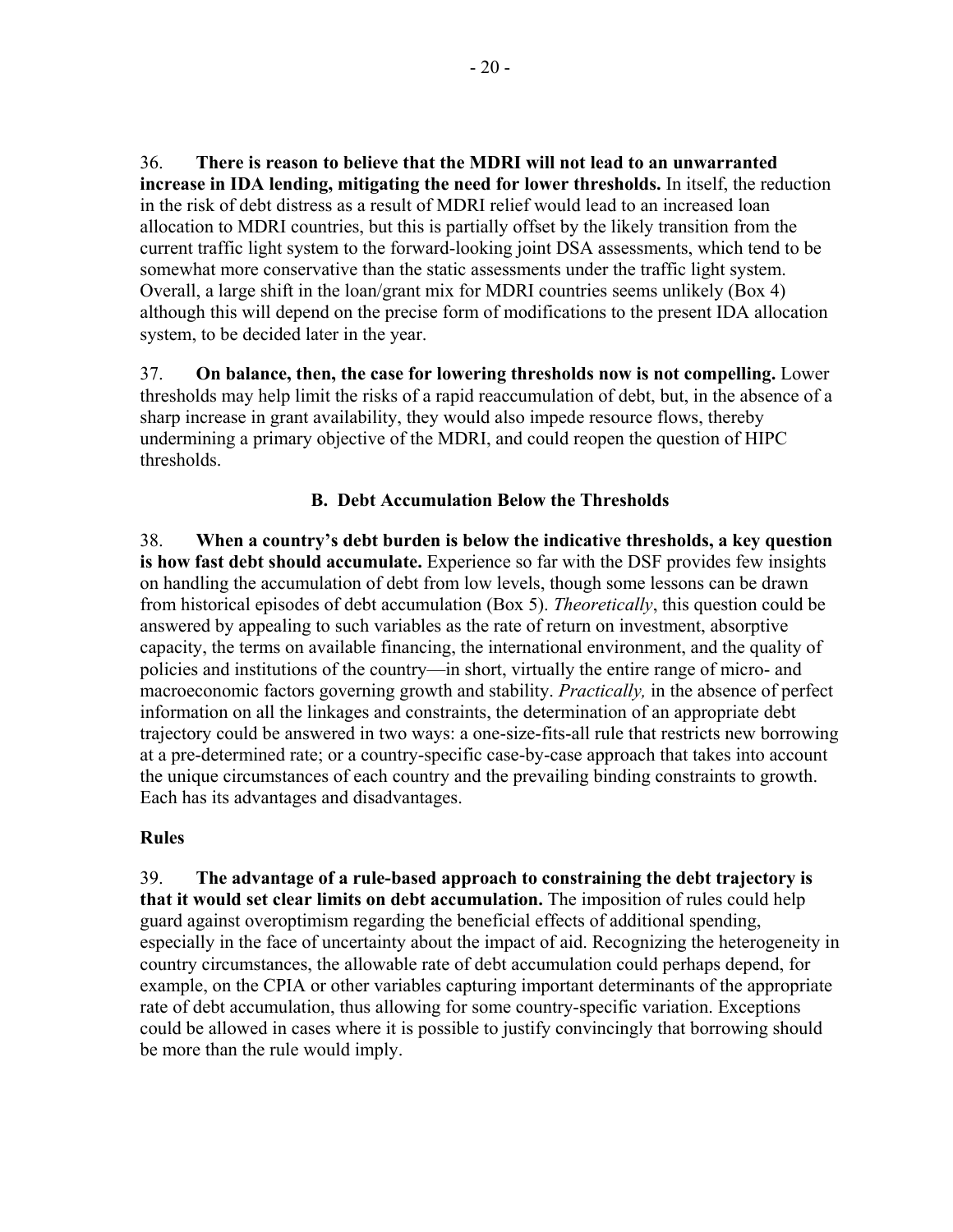## **Box 4: Will MDRI relief lead to an increase in IDA lending?**

The reduction in the risk of debt distress as a result of MDRI relief raises the prospect that IDA will switch from grants to loans in MDRI countries, leading to a quick reaccumulation of debt. While the grant-loan mix of IDA financing is ultimately the decision of IDA, this Box uses illustrative simulations to examine whether IDA lending could increase significantly post MDRI.

The IDA grant allocation will be affected in the next few years not only by the MDRI, but also by a transition from the current IDA traffic light system, which is essentially a static assessment based on the latest available debt indicators, to a more dynamic assessment based on the joint DSAs. Box Table 1 simulates potential post-MDRI risk ratings for twelve MDRI countries based on the projected evolution of debt indicators over 2006-25 and compares these with the actual IDA ratings that were assigned during  $FY06<sup>1</sup>$ 

The actual IDA ratings for FY06 were based on end-2004 debt data. These were fairly conservative to begin with, in so far as the actual IDA traffic light ratings took the results of available forward-looking DSAs into account, and, in other cases, the actual ratings were based on debt indicators using the HIPC methodology, which tend to lead to higher debt ratios than the LIC DSA methodology.

When compared with risk ratings that could emanate from forward-looking DSAs (as indicated by the simulations), it appears that on balance, dynamic assessments, even incorporating debt relief under the MDRI, would not result in a large increase in IDA grants. The table indicates that while all almost all countries could be rated at high or moderate risks in a pre-MDRI scenario, only four could be rated as low risks in a post-MDRI scenario, thereby qualifying for 100 percent loan financing. Overall, the share of loans in IDA allocations is unlikely to increase significantly simply due to the impact of MDRI relief on recipient countries' debt burdens.

|                     | Actual                | <b>Simulations</b>             |                  |  |  |  |
|---------------------|-----------------------|--------------------------------|------------------|--|--|--|
|                     | <b>IDA Ratings 1/</b> | <b>Dynamic Risk Ratings 2/</b> |                  |  |  |  |
|                     | FY 2006 (pre-MDRI)    | Pre-MDRI                       | <b>Post-MDRI</b> |  |  |  |
| <b>Burkina Faso</b> | low                   | high                           | moderate         |  |  |  |
| Ethiopia            | moderate              | moderate                       | moderate         |  |  |  |
| Guyana              | high                  | high                           | high             |  |  |  |
| Mali                | low                   | high                           | moderate         |  |  |  |
| Nicaragua           | low                   | high                           | moderate         |  |  |  |
| <b>Niger</b>        | low                   | high                           | moderate         |  |  |  |
| Mozambique          | low                   | low                            | low              |  |  |  |
| Rwanda              | high                  | high                           | moderate         |  |  |  |
| Tajikistan          | high                  | moderate                       | moderate         |  |  |  |
| Tanzania            | low                   | moderate                       | low              |  |  |  |
| Uganda              | moderate              | moderate                       | low              |  |  |  |
| Zambia              | moderate              | moderate                       | low              |  |  |  |

### **Table 1: Actual IDA risk ratings and simulations based on data projections, pre- and post-MDRI**

1/ From the IDA traffic light system.

֧֪ׅ֞֝֬֝֬֝֬֝֬֝֬֝

2/ Simulations of dynamic risk of debt distress ratings based on the DSA and projections of debt indicators over 2006-25.

<sup>1/</sup> The dynamic simulations rate countries based on whether the CPIA-determined thresholds are breached by stress test and baseline projections (high risk), by stress test projections only (moderate risk), or no breaches occur (low risk).The simulations are entirely mechanical and do not take into account the role of staff judgment in determining the final risk classification in joint DSAs. Examples for the use of judgment in joint DSAs are Burkina Faso, Mali, and Zambia, which are rated in the mechanical simulations as high (Burkina Faso, Mali) and moderate risk (Zambia), whereas the joint DSAs rate them at moderate (Burkina Faso, Mali) and low risk (Zambia) even pre-MDRI, reflecting inter alia staffs' judgment that thresholds breaches are only marginal or temporary. Guyana is rated in the mechanical simulations at high risk on account of a high NPV of debt-to-GDP ratio, whereas the joint DSA comes to a moderate risk assessment (post MDRI), reflecting staffs' judgment that the information content of this indicator is limited as a result of measurement problems.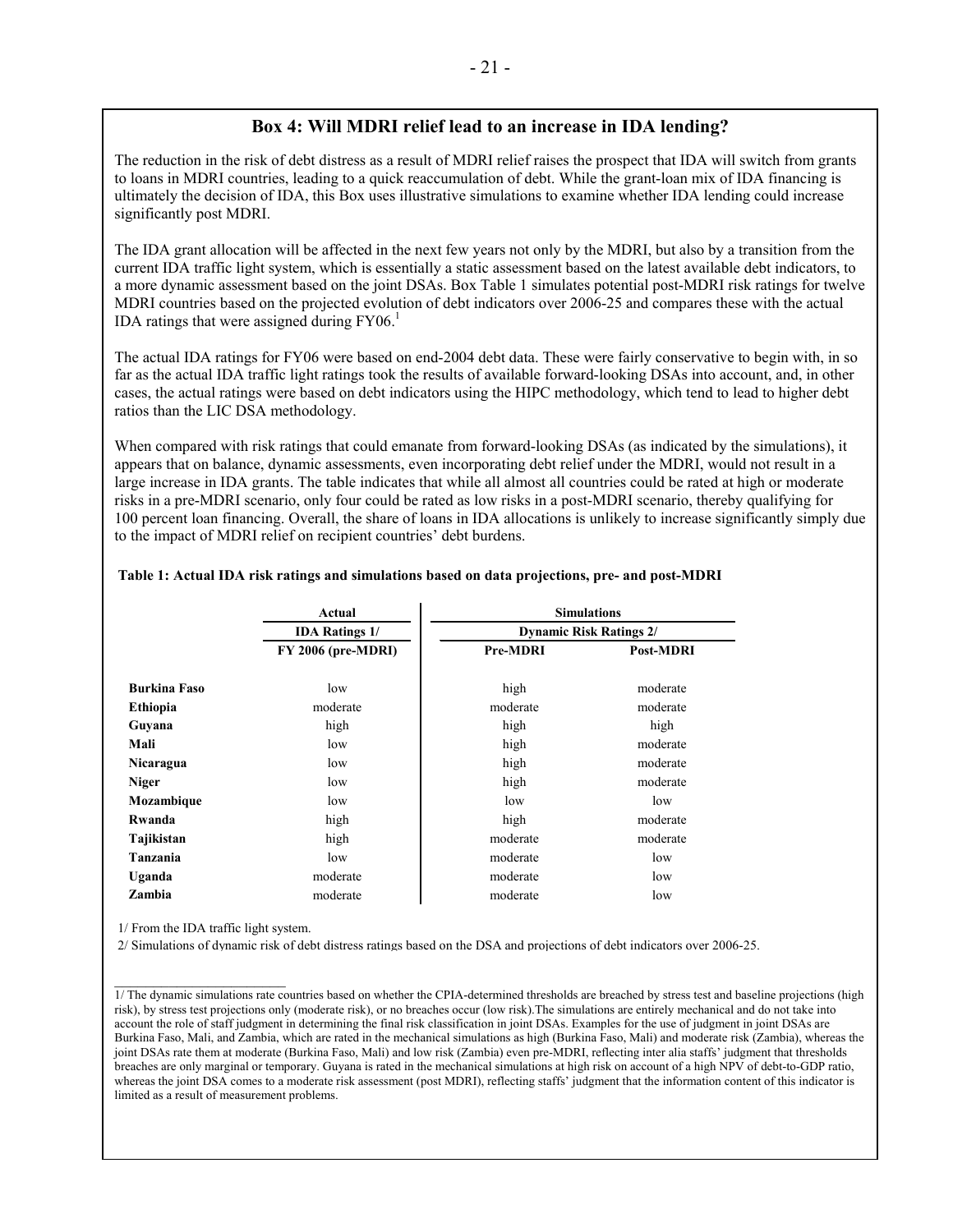### **Box 5: External Debt Sustainability in the CIS-5**

The CIS-5 countries experienced a sharp increase in their debts in the early years of transition. The CIS-5 (Armenia, Georgia, Kyrgyz Republic, Moldova, and Tajikistan) had virtually no debt following the breakup of the Soviet Union; yet by 1995, the average NPV of debt-exports ratio had reached 106 percent.<sup> $1/$ </sup> Debt accumulated rapidly in some cases, but the early sharp rise in debt ratios was also due in large part to the threeyear consecutive output contraction in 1991- 93, with real GDP in the CIS-5 declining by an average 58 percent (this is based on the evolution of nominal debt and cannot be directly compared to the NPV ratios highlighted in footnote 29).



Following the initial surge in debt ratios, performance varied widely within the region. Where output and exports grew faster (Armenia and Tajikistan), debt sustainability was attained. Slow reform in Georgia and Moldova constrained growth and limited access to concessional finance and debt relief (Georgia was nonetheless able to bring its ratios down; Moldova is currently seeking Paris Club treatment). In contrast, weak growth and revenue performance and rapid accumulation of debt in the Kyrgyz Republic took the country above the HIPC fiscal thresholds. Flow relief by the Paris Club (Georgia, in 2001, and the Kyrgyz Republic, in 2002 and 2005) helped stabilize debt indicators but failed to address effectively the mounting solvency problems in the Kyrgyz Republic. Both Armenia (2003) and Tajikistan (2002) sought and received debt treatment from Russia.

What accounts for the cross-country patterns in the change in the NPV of debt-to-GDP ratios between 1993 and 2003? Just under 50 percent of the variation across countries is explained by differences in net debt accumulation (in NPV terms). Differences in real growth explain about 30 percent of variation, with the remainder explained by real exchange rate movements and other factors. Debt relief has (so far) contributed little in reducing debt shares. The CIS-5 countries were generally able to stem and in some cases reduce their debt problems in the framework of Fund arrangements (Moldova and the Kyrgyz Republic since 1993, Armenia since 1994, and Georgia and Tajikistan since  $1996$ .<sup>2/</sup> Early overly optimistic staff projections illustrate the difficulty in forecasting the right mix of adjustment and financing for countries facing large macroeconomic imbalances as well as shocks such as rapid rises in energy prices and the Russia crisis of 1998. The loans used to fill the large financing gaps reflected an expectation of rapid productivity gains, which in the fact did not materialize fast enough (Helbling, Mody, and Sahay 2004). More recent experience in predicting economic performance in the CIS-5 does not show a systematic bias toward overly optimistic growth and exports projections (for example Armenia has far exceeded growth and export expectations in recent years).

1/ See for example IMF and World Bank, *[Armenia, Georgia, Kyrgyz Republic, Moldova, and Tajikistan: External Debt and Fiscal](http://www.imf.org/external/np/eu2/2001/edebt/eng/index.htm)  [Sustainability](http://www.imf.org/external/np/eu2/2001/edebt/eng/index.htm)* February 6, 2001.

 $\frac{1}{2}$  ,  $\frac{1}{2}$  ,  $\frac{1}{2}$  ,  $\frac{1}{2}$  ,  $\frac{1}{2}$  ,  $\frac{1}{2}$  ,  $\frac{1}{2}$  ,  $\frac{1}{2}$  ,  $\frac{1}{2}$  ,  $\frac{1}{2}$  ,  $\frac{1}{2}$  ,  $\frac{1}{2}$  ,  $\frac{1}{2}$  ,  $\frac{1}{2}$  ,  $\frac{1}{2}$  ,  $\frac{1}{2}$  ,  $\frac{1}{2}$  ,  $\frac{1}{2}$  ,  $\frac{1$ 

<sup>2/</sup> Moldova has not had an active Fund arrangement since 2001**.**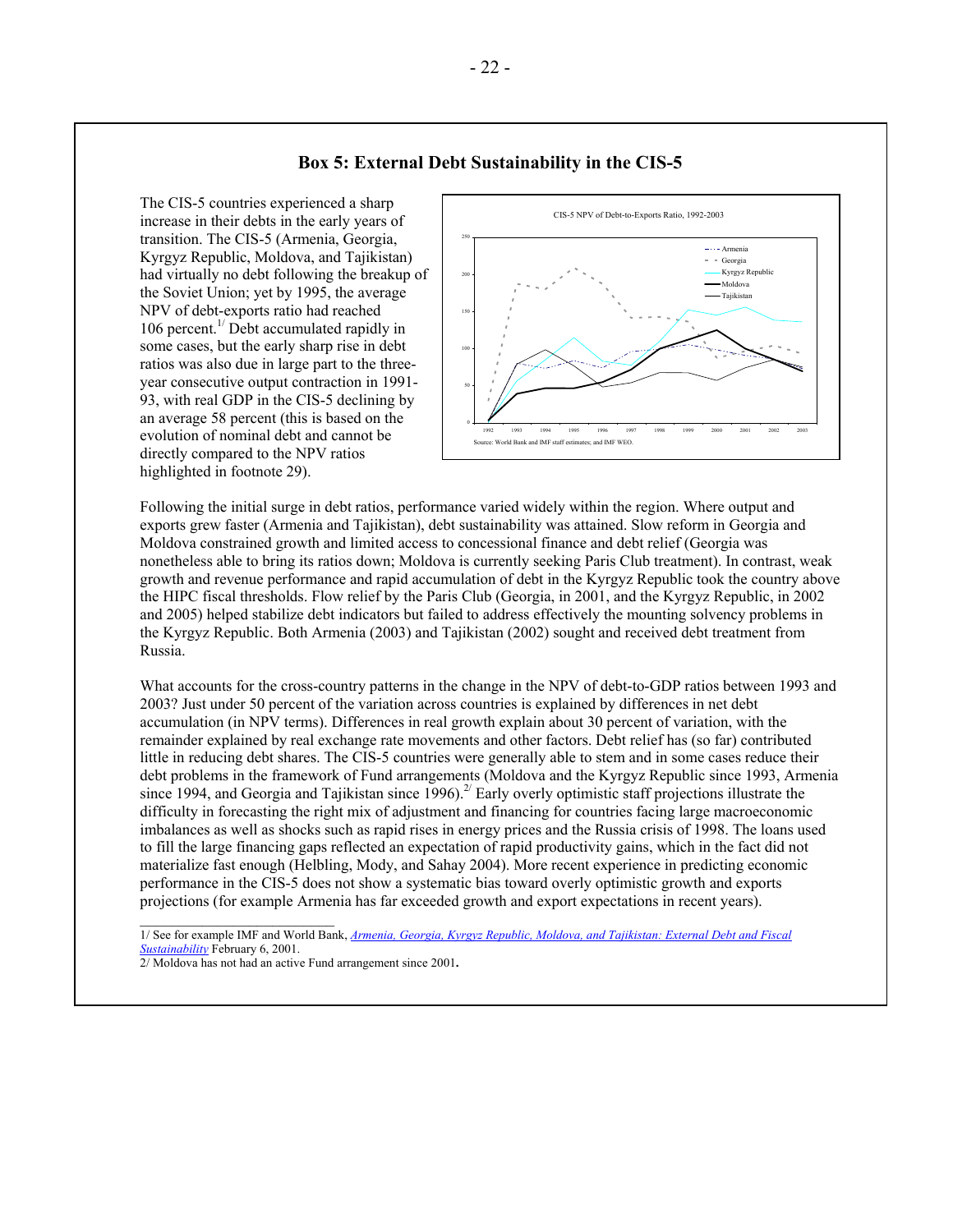40. **It is difficult, however, to find a rule for the rate of debt accumulation that has any empirical basis.** There are two reasons why the rate of debt accumulation may be an important indicator of the risk of debt distress. First, it may indicate that the country was investing too fast, perhaps exceeding absorptive capacity. Second, it may be difficult to slow down the rate of debt accumulation, so that rapid debt growth now signals high levels of debt down the road. No evidence was found for either proposition, however, using the same regression framework that was used to derive the current debt sustainability thresholds.<sup>28</sup>

41. **As important, there are two reasons why a rules-based approach would provide only a partial guard against overoptimistic assumptions.** First, debt distress is usually the product of disappointing growth outcomes, not only overborrowing. Shocks to growth and exports explain more variance in debt ratios than borrowing.<sup>29</sup> And second, a rule that is not based on strong empirical foundations cannot be defended or justified. This would be particularly detrimental if staff were to be seen to reject projects with strong chances for success because of adherence to an arbitrary rule.<sup>30</sup>

## **Country-specific case-by-case approach**

 $\overline{a}$ 

-23 -

42. **By taking country-specific information into account, staff and the authorities could tailor new spending and borrowing plans to the country's specific circumstances** without being hampered by an arbitrary rule. This would be particularly helpful in countries where absorptive or debt-servicing capacity is not a binding constraint or can rise rapidly in response to scaling up expenditures. A rule-based approach would prescribe a gradual increase in expenditures and such opportunities would be lost.<sup>31</sup>

 $28$  The rate of growth of debt does not predict future debt distress when the level of debt is also in the regression. This suggests that the pace at which a given debt stock has been accumulated is not a powerful indicator in itself of the return to the associated investments. The rate of growth of debt also did not help predict future debt distress when the level of debt is left out of the regression. This suggests that the rate of growth of debt is not a good proxy for the future (or the current) level of debt. Interacting the rate of growth with the CPIA rating—to capture the notion that a fast accumulation of debt is more likely to be a problem in countries with poor quality of policies and institutions—did not help.

<sup>&</sup>lt;sup>29</sup> A decomposition of changes in debt ratios in post-completion-point HIPCs reveals that unanticipated new borrowing was not a major contributing factor in explaining higher debt ratios, which were largely the result of lower discount rates and exchange rates. This is consistent with results from a broader analysis of developing countries, which points to the dominance of growth over borrowing in explaining changes in debt ratios.

<sup>&</sup>lt;sup>30</sup> Partly for this reason, the adoption of a rule would not obviate the need for substantial country-specific analysis. Staffs would still need to form a view on absorptive capacity constraints and on linkages between spending plans and macroeconomic variables, in order be able to advise authorities comprehensively and to be in a position to consider exemptions to the rule.

 $31$  Much cross-country regression-based evidence, with all its faults, is consistent with decreasing returns to aidfinanced investments at a given point in time—see for example Clemens and Radelet (2003) and references therein. Many studies find that there is a rate of aid-financed investment beyond which the return to further investment turns negative. Estimates of this rate vary from as low as 25 percent to over 40 percent of GDP. Of course, these results are at best indicative and are not directly usable for policy-making in a particular case. More generally, IMF and IDA (2005) argues that there is little systematic evidence that a "big push" in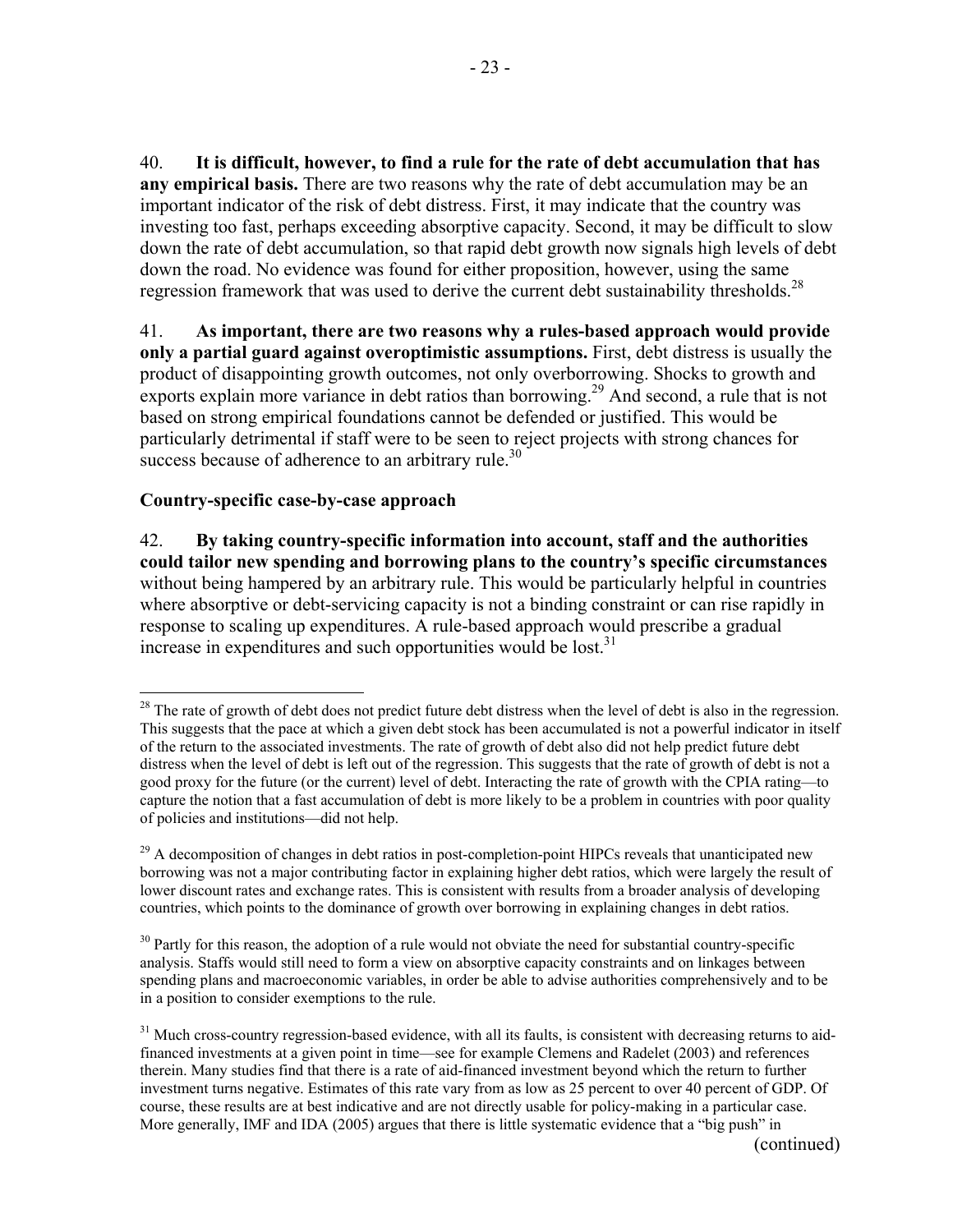43. **A case-by-case approach acknowledges the complexities of assessing the appropriate pace of spending and debt accumulation.** A well-founded view would depend on a thorough understanding of individual sectors and a careful assessment of macroeconomic and growth impacts. Key issues include: the rate of return on expenditures; the long-term effect of borrowing and expenditures on fiscal sustainability; the capacity to mobilize domestic revenues with reasonable efficiency; the implications of aid volatility; and the impact of exogenous shocks more generally.

44. **These issues are increasingly analyzed by Bank and Fund staffs in their ongoing country work.** MDRI relief and pursuit of the MDGs raises the prospect of sharp increases in spending and borrowing, which puts a premium on more rigorous analysis, particularly on the implications of scaling up for growth and, more generally, on a closer connection between DSAs and countries' development strategies.<sup>32</sup> The assessment of absorptive capacity and quantifying the linkages between spending plans and key macroeconomic variables (such as growth and the real exchange rate) pose serious challenges. Progress has been made in recent years, but practical guidance is needed to help staff come to informed judgments.<sup>33</sup>

## 45. **The DSF is a powerful tool to deal with debt sustainability in MDRI countries.**

Its forward-looking nature helps capture the risks associated with borrowing after debt relief. In some cases, the DSA could also help to detect unrealistic assumptions in key areas. For example, the general presumption would be that absorptive capacity increases gradually, leading to a smooth path for expenditures and new borrowing. There may be arguments in individual countries for an abrupt scaling up (or eventually down) of expenditures, but the onus would be on the team to make this case. Thus, sharp kinks in productivity growth rates, spending and revenue trajectories, or financing assumptions would need to be justified in ways that can support assessment and monitoring.<sup>34</sup>

 expenditures will yield substantially higher rates of return. On the other hand, some projects may well be "lumpy" in that they may be best undertaken on a large scale. More broadly, the Millennium Project (2005) argues forcefully that substantial opportunities exist to scale up aid-financed spending rapidly and effectively, emphasizing potential synergies among different investments and the risk of poverty traps in disease-ridden countries with very low human and physical capital.

 $32$ See also the additional borrowing simulations in the Appendix.

<sup>33</sup> Good examples addressing many of these issues are recent studies developing an operational macroeconomic framework for Ethiopia consistent with the large envisaged scaling up of aid to achieve the MDGs (Sundberg and Lofgren 2006, and Mattina 2006). These studies employ an economy-wide model that allows linking sectoral spending plans to growth and real exchange rate movements. Given staff resource constraints, the depth of analysis in the Ethiopia case is likely to remain exceptional for some time.

<sup>34</sup> In general, though, initial movements in the trajectory of the NPV ratios associated with scaling up are unfortunately likely to provide little information as to whether resources are being used effectively. Even those loan-financed projects with a high rate of return will initially induce a deterioration in the NPV of debt-to-GDP and -exports ratios, because the calculation initially capture the present value of the cost (future debt service) but not of the future benefits (the associated growth).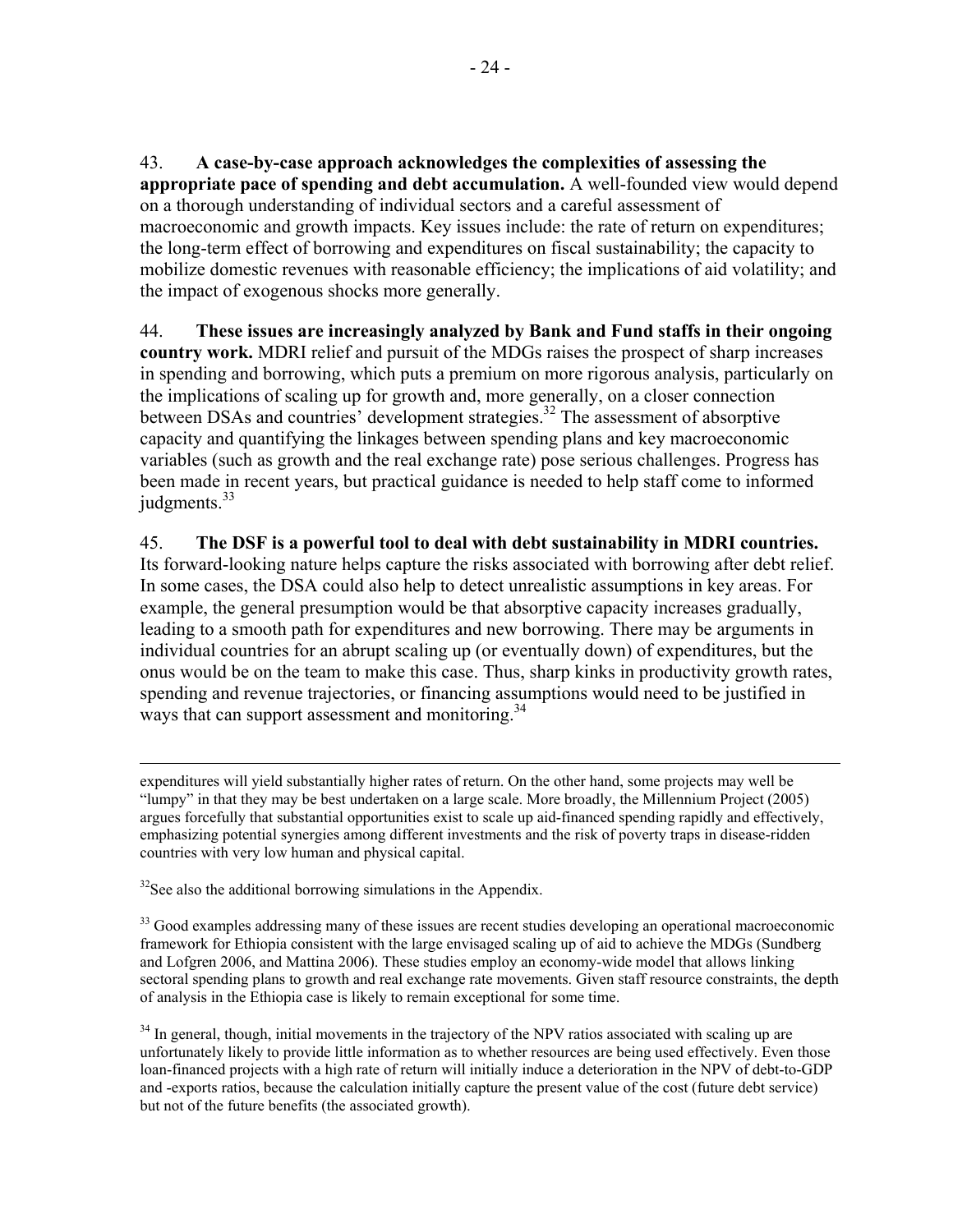46. **Closer attention to actual outcomes compared with past DSAs should provide additional assurance that rapid and unsustainable accumulation of debt can be identified and corrected.** As a standard component of the DSA exercise, it would be incumbent to review outcomes relative to the projections of previous DSAs to identify where and why deviations emerged. A pattern of over-optimism would imply a need for greater caution in subsequent DSAs and/or adjustments to the financing mix or the fiscal trajectory. Likewise, growth pessimism should also be guarded against. The more specific the assumptions that underlie the DSA, the more useful will be this monitoring. For example, where the growth scenario depends on a sharp increase in agricultural productivity, monitoring could focus on whether expected policy reforms, investments, and productivity improvements in agriculture did indeed materialize as expected.

47. **On balance, a case-by-case approach looks to be preferable to rules.** While a standardized rule for debt accrual could provide a shortcut in the face of the myriad uncertainties in determining an optimal path of debt accumulation, any rule is likely to produce many inappropriate results, given country heterogeneity. Thus it is likely that any rule will impose numerous unjustifiable restrictions or will be honored only in the breach. In the end, there will be no tenable alternative to Bank and Fund staff having an informed view on the appropriate rate of debt accumulation consistent with the sustainability thresholds in particular country circumstances.

48. **Of course, ultimately it is the responsibility of the countries themselves to prevent a renewed build up of unsustainable debt.** Debtor countries will need to continue developing their capacity to evaluate the returns on borrowing, centralize approval and accounting mechanisms, and plan external financing using the budget and PRSP processes. Improving debt management capacity and enhancing transparency in debt management operations will be key aspects in this regard.35 Similarly, creditors need to coordinate better and make more predictable the provision of external financing.

# **C. The DSF and the "Free Rider" Problem**

49. **The prospect of increased market access for MDRI recipients has raised the issue of "free riding." In the IDA context, this has come to refer to situations in which**  "nonconcessional lenders indirectly obtain financial gain from IDA's debt forgiveness, grants and concessional financing activities without paying for it."<sup>36</sup> Sharply lower debt burdens in MDRI countries create the potential for new borrowing from market and other nonconcessional sources. While such borrowing has so far been common mostly in resourcerich low-income countries, this may change with implementation of MDRI given the likely upgrades to sovereign credit risk (Box 6). Where the supply of concessional finance does not

 $\overline{a}$ <sup>35</sup> The joint Fund/Bank *[Guidelines for Public Debt Management](http://www.imf.org/external/np/mae/pdebt/2000/eng/index.htm)* stress the role of transparency to enhance good governance through greater accountability of central banks, finance ministries, and other public institutions involved in debt management.

<sup>36</sup> See *IDA Countries and Nonconcessional Debt: Dealing with the"Free Rider" Problem in the Context of IDA14 Grants*, prepared by the Resource Mobilization Department, February 2006.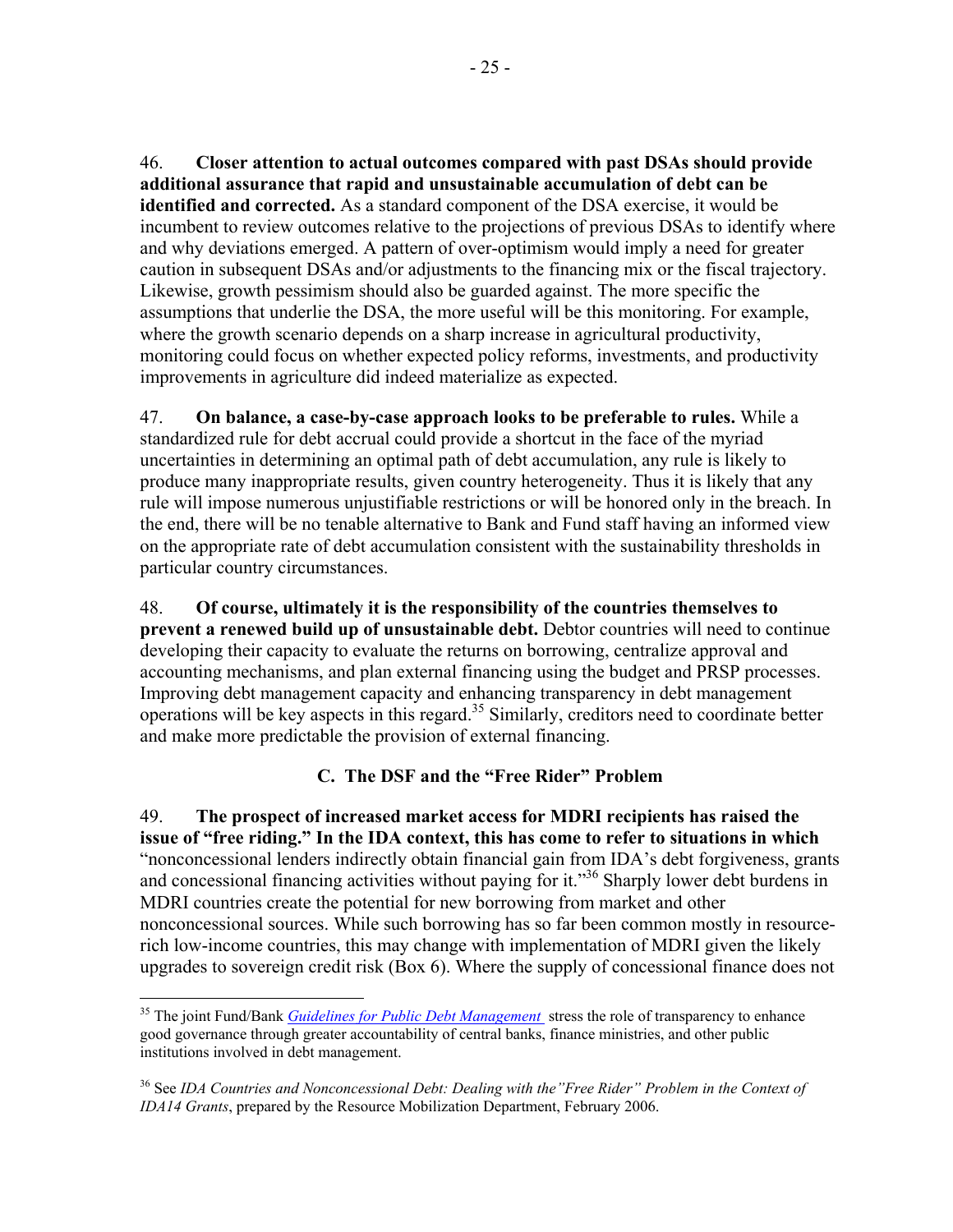meet recipient countries' financing needs, nonconcessional borrowing has the potential to allow projects with high rates of return to be financed that might not otherwise be possible. There are potential problems, however. First, an incentive to overborrow may result from IDA's willingness to give increasing quantities of grants to countries with more debt. Second, nonconcessional lenders may be willing to finance even unproductive investments, secure in the knowledge that, with MDRI relief and the prospect of future IDA grants, the country could cover the debt service. The problem is most serious when there is the potential for renewed risk of debt distress. Signaling such risks is a key role of the DSF.

### **Box 6: Composition of Financing Flows to Low-Income Countries**  Following the rapid debt accumulation during 1980-94 creditors recognized that Composition of Financing Flows to IDA-Only Countries (in billions of U.S. dollars) the provision of aid largely in form of 22 Multilateral, including IMF loans had led to excessive debt burdens 20 **Grants**  $\overline{1}$ in many low-income (IDA-only) Bilateral creditors 18 **MINION** Private creditors countries. 1/ Grants and multilateral Short-term debt 16 = Export Credits 1/ 14 concessional loans have since become 12 the only source of financing for most 10 IDA-only countries. Bilateral support 8 has increasingly taken the form of 6 grants. At the same time, as new 4 2 multilateral loans became more 0 concessional, leading to a rise in the -2 average grant element, overall 1980-86 1987-97 1998-2003 e: World Bank Global Develop multilateral net debt flows declined. The 1/ Part of overall financial flows. overall decline in official debt flows Private Debt Flows to IDA-Only Countries (in billions of U.S. dollars) combined with the decline in total official resource flows (official loans and grants) suggests that past borrowing 1 Non-HIPC IDA Only was leveraging scarce donor resources.<sup>2</sup> **HIPCs** 1 Private net debt flows to low-income countries have declined from already 0 low levels since the mid-1980s. Private debt flows are to a large degree related -1 to natural resource-based economies; for example at end-2003, 63 percent of -1

Angola's external PPG debt was private. Of the total stock of public and publicly 1980-86 1987-97 1998-2003 Source: World Bank Global Development Finance.

guaranteed debt owed by PRGF-eligible

countries to private creditors at end-2003, almost 73 percent was owed by IDA blend countries, 88 percent of which was owed by India. Likewise, export credit flows to low-income countries declined since the mid-1980s and played only a minor role in most HIPCs.

<sup>1/</sup> While the literature on the debt overhang was originally developed in the context of middle-income countries, it has been increasingly applied to low-income countries (see *Debt Sustainability in Low-Income Countries—Proposal for an Operational Framework and Policy Implications*. A few prominent examples are: Cohen and Sachs (1986); Krugman (1988); Sachs (1989); Cline (1995); Agenor and Montiel (1996); and Sarel (1997). For a summary of the literature, see Pattillo (2002), as well as Loko and others (2003).

<sup>2/</sup> Net IDA flows on average more than doubled from the early 1980s to the post HIPC period. As a result, during 1998-2003, net IDA flows accounted for 77 percent of net multilateral flows (including the IMF) and 70 percent of net concessional flows.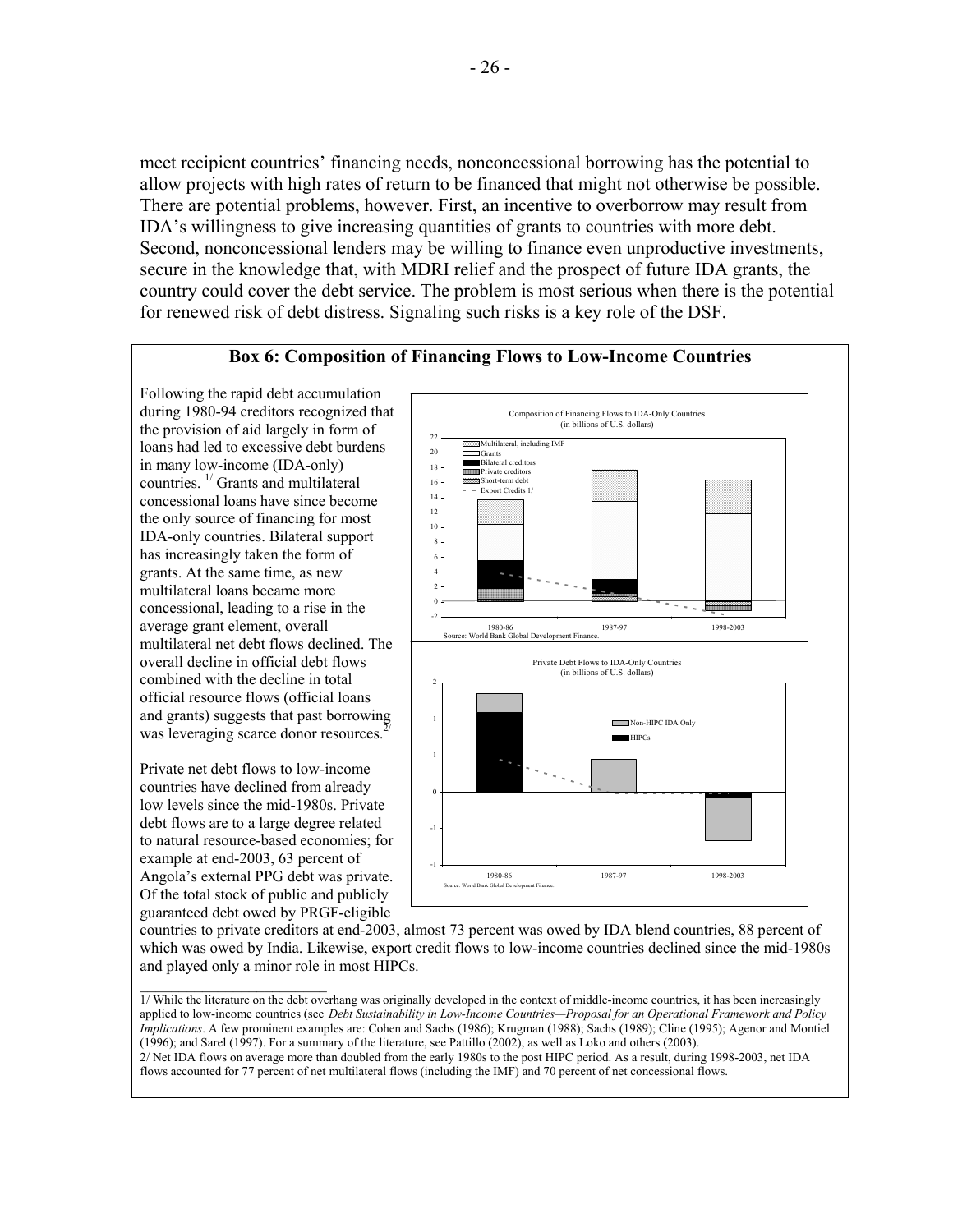50. **There are a number of ways to deal with the risk of excessive nonconcessional borrowing, but complete protection will be difficult to achieve.**37 If feasible, a common creditor approach towards concessionality by all creditors, based on a broader acceptance of the DSA, might be most effective. In countries with access to commercial finance, however, a consensus on the appropriate degree of concessionality and lending volumes may be difficult to achieve. A less preferable approach would be if a subset of donors, such as IDA, were to reduce volumes to countries that borrow excessively on commercial terms. But this would not stop countries from making up the difference through commercial borrowing. In any case, critical components of a response should include: improved tracking and analysis of nonconcessional borrowing; strengthened debt management capacity in low-income countries; and transparent indication in the DSF that nonconcessional borrowing is unwise in instances where it imperils the recipient country's debt sustainability.

51. **For low-income countries that face serious public expenditure management or debt distress challenges, avoiding nonconcessional borrowing altogether would likely remain appropriate.** In Fund programs this would translate into a zero limit on nonconcessional borrowing.<sup>38</sup> Exemptions should continue to be possible where a case can be made to support nonconcessional borrowing for a financially viable project that would not otherwise be undertaken (Box 7). Because in practice obtaining an appropriate assessment of a project's expected rate of return is difficult, cases where the lender would share the risk (through, for example, providing some equity-like finance as well as debt) could be presumptively more suitable for exemptions.

52. **It may be worth considering whether uniform application of the zero ceiling on nonconcessional borrowing makes sense in more developed and better-governed countries at low risk of debt distress.** As countries reduce their debt burdens and improve public expenditure and debt management capacity, the case for such strict limits weakens. In these situations, a DSA indicating a low risk of debt distress might imply that there is no critical need for a zero limit on nonconcessional borrowing.

53. **For countries without a Fund arrangement or a PSI, but where debt distress is a serious concern, the Fund would offer advice on appropriate concessionality in the context of Fund surveillance.** Determining the appropriate concessionality level of public borrowing as an input to the assessment of the outlook for macroeconomic stability clearly falls within the Fund's surveillance mandate. However, while surveillance can address inappropriate nonconcessional borrowing from the point of view of overall debt sustainability, it would not be appropriate for the Fund under its surveillance mandate to require members to provide loan-by-loan data with a view to characterizing creditors as "free riders" on concessional debt or grants.

 $\overline{a}$  $37$  These are elaborated in World Bank (2006).

 $38$  The definition of concessionality would be based on a minimum grant element of 35 percent, or higher in exceptional cases, on the basis of currency specific discount rates based on OECD commercial interest reference rates (CIRRs). This is a generally acceptable definition.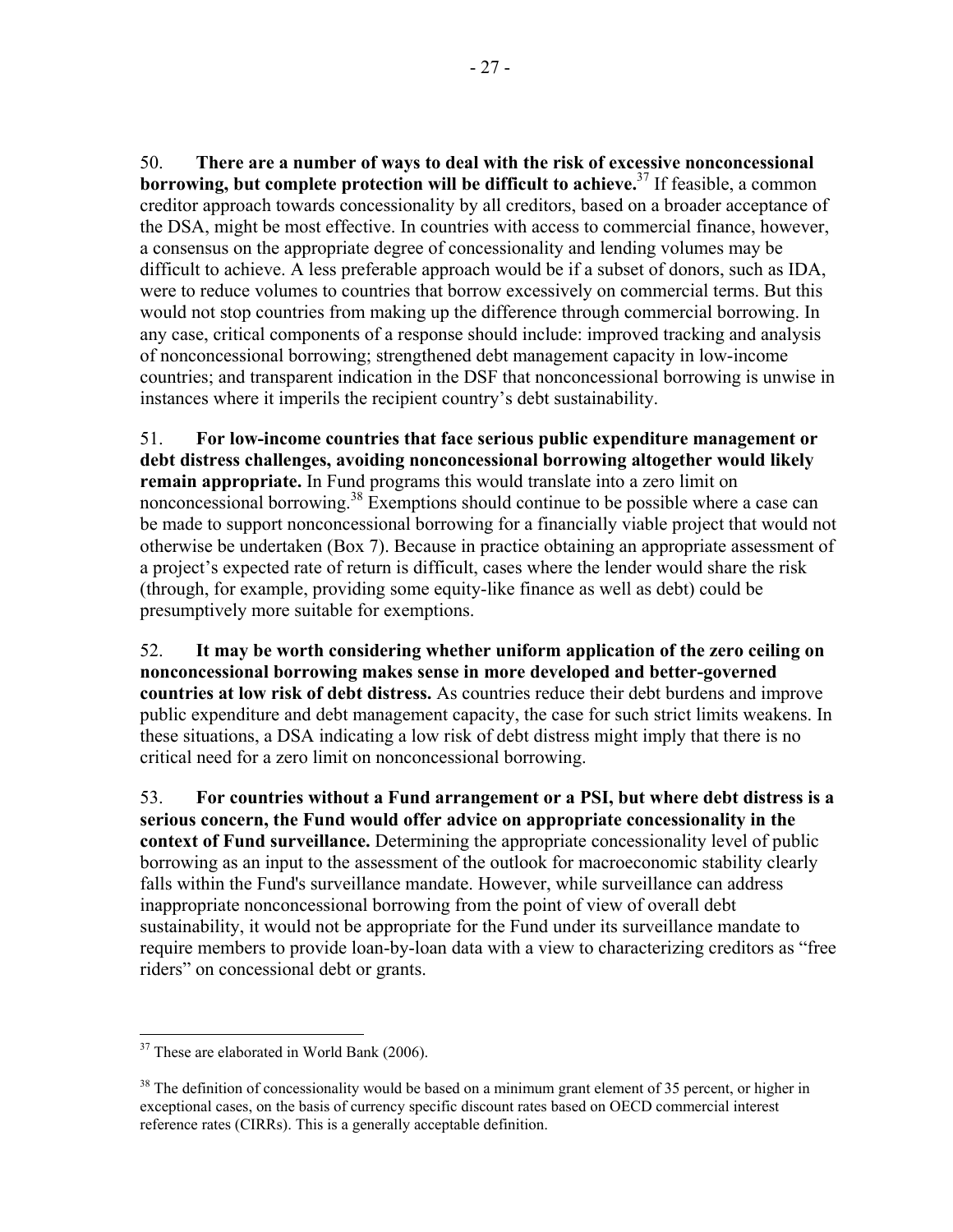## **Box 7: Nonconcessional Borrowing in the Context of Fund-supported Programs**

**As of end-February 2006, four out of 29 PRGF and two PSI programs provided for medium and longterm nonconcessional external borrowing.** Most programs have defined loans with a grant element of at least 35 percent as concessional, though in few cases the required grant element has been higher (45 percent in Kyrgyz Republic and 50 percent in Niger and Rwanda). Countries where the programs accommodated exemptions to zero constraints on nonconcessional borrowing have typically achieved a degree of macroeconomic stability and sustained growth for several years and are seeking to graduate from the PRGF lending. Most exemptions have not been tied to specific projects. Instead, staff attempts to obtain estimates on total borrowing need for viable projects that could not get concessional financing and sets the overall limit accordingly. Independent assessments of viability are sought, and projects financed by less reputable lenders excluded from the calculation.

Among the PRGF arrangements, those for *Albania* (a PRGF-EFF blend arrangement), *Bangladesh, and Dominica* have a non-zero limit on non-medium- and long-term concessional borrowing. *Uganda*, which currently has PSI*,* constitutes an exception to the practice that programs do not single out specific projects, as nonconcessional financing of up to US\$400 million can be used for building Bujagali (hydropower project). In *Albania*, structural benchmarks on the provision of quarterly reports and feasibility studies for all projects being considered for nonconcessional financing were introduced after it became apparent that a large project proposal had reached an advanced state of preparedness without the Fund's knowledge. For *Georgia*, nonzero limits were recently proposed on the grounds of its level of development and the availability of a substantial grant (from the Millennium Challenge Corporation) that will be used for project co-financing. Past examples of nonconcessional borrowing accommodated under the programs concerned *Azerbaijan, Chad* (accommodating IBRD lending for the Chad-Cameroon pipeline), *Sri Lanka, and Vietnam*.

## **IV. CONCLUSIONS AND ISSUES FOR DISCUSSION**

54. **This paper reviews early experience with the DSF and explores issues regarding the pace of new borrowing by MDRI countries.** Guidance from Executive Directors will inform application of the DSF, particularly with respect to MDRI recipients. It will also help in preparing a proposal for IDA Deputies on operationalizing the forward-looking aspects of the DSF at IDA's mid-term review in late 2006.

## **A. Refinements to the DSF on the Basis of Experience**

55. **Early experience with the joint Bank-Fund low-income country DSF has been broadly encouraging.** The standardized analysis and tests, and the use of indicative debt burden thresholds that depend on the quality of a country's policies and institutions, have enhanced the quality and comparability of assessments. Most DSAs have been customized on the basis of country-specific features and risks, and—as intended—the thresholds have been used as guideposts rather than as rigid ceilings. Generally, projections do not appear overly optimistic when compared to past performance. The development of joint Bank-Fund DSAs has not entailed serious operational problems.

## 56. **The review provides a basis for a range of further steps to enhance the usefulness of the joint DSAs:**

• **Technical improvements to the template.** For example, there is scope to address the partial nature of the standardized stress tests.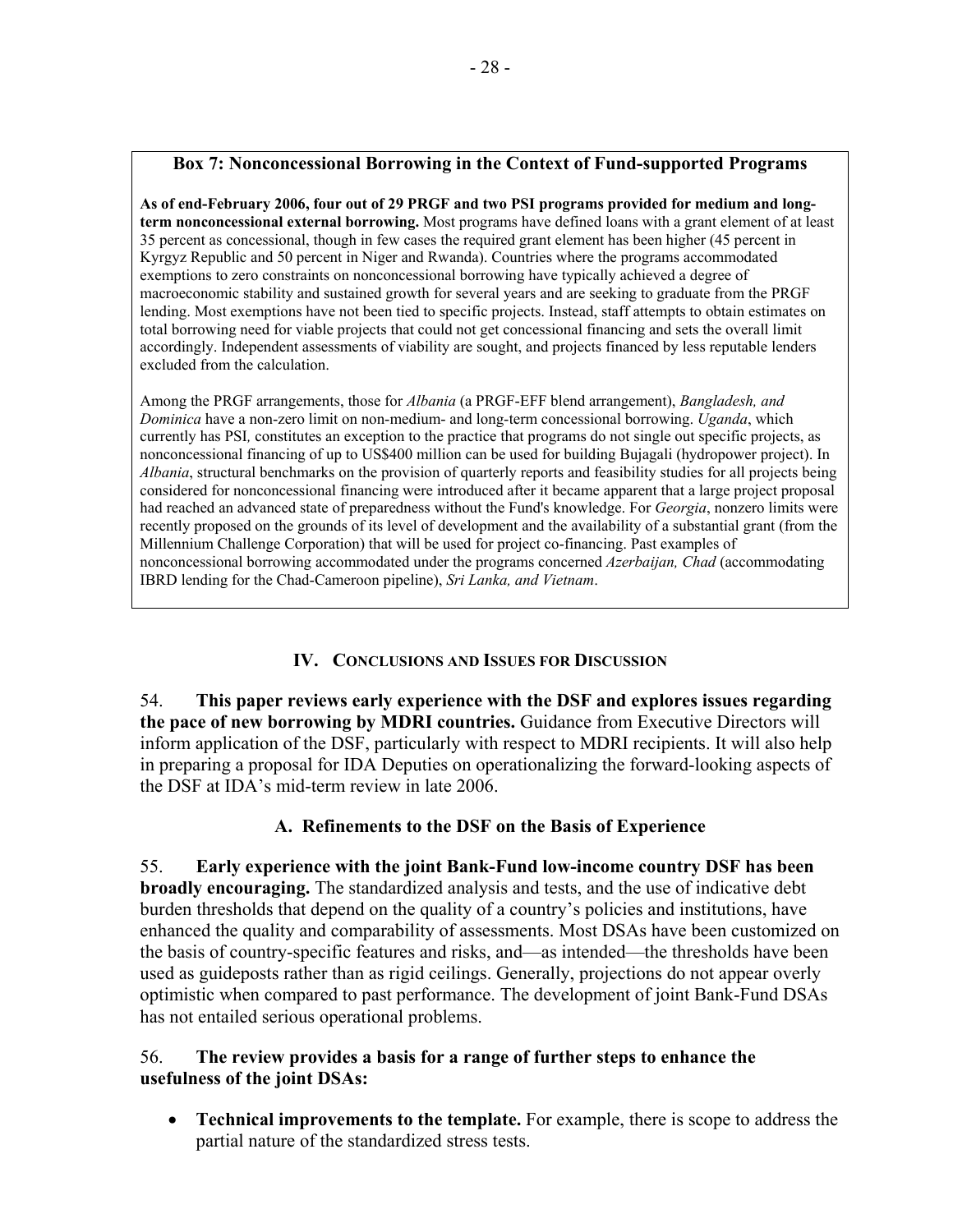- **DSA ratings.** Additional calibration within the medium risk category could be introduced, to allow a more nuanced response on grant eligibility by creditors, such as IDA.
- **Domestic debt.** Future work should focus on the development of an approach that integrates the analysis of domestic and external debt. In parallel, work could be done to define guidelines for staff on how to advise the authorities on domestic debt issues from the perspective of overall debt sustainability.
- **Public spending and debt sustainability.** Improving our understanding of the relationship between public expenditures and growth remains a serious challenge. Assessing debt risk will involve greater attention to the quantity and quality of public spending, returns to investment, absorptive capacity, and the macroeconomic impact of aid inflows and will thus require close Bank-Fund collaboration.
- **Design of Fund programs**. In countries with a moderate or higher risk of debt distress, there is scope for more use of tailored conditionality on total or external (concessional) government borrowing or on the NPV of external debt.
- **Process and presentation.** Bank and Fund country teams should agree early on the timing and scope of the DSA as well as the division of labor. DSAs will be written as stand-alone documents. Accordingly, they should offer the background and analysis of the risk of debt distress. The usefulness of the DSAs for other creditors and stakeholders could be supported through additional outreach activities, including the dissemination of more detailed information on the debt data and the assumptions underlying the projections.

## 57. **Do Directors agree that:**

- The DSF framework remains broadly appropriate and that major changes are not warranted for the moment?
- There is scope to provide a more finely calibrated set of ratings and that the staffs should elaborate an approach along the lines discussed in paragraph 10, to be issued to the Boards as a paper for information (and discussion if requested) and for use in preparing a proposal for IDA Deputies on operationalizing the forward-looking aspects of the DSA?
- Staff should work to integrate domestic debt better in the framework and undertake further analytical work on domestic debt, debt management and on the relationship between fiscal expenditures and growth?
- DSA risk assessments should incorporate domestic debt where it is significant but should also specifically flag cases in which the rating would be different on the basis of external debt only, thereby accommodating IDA requirements?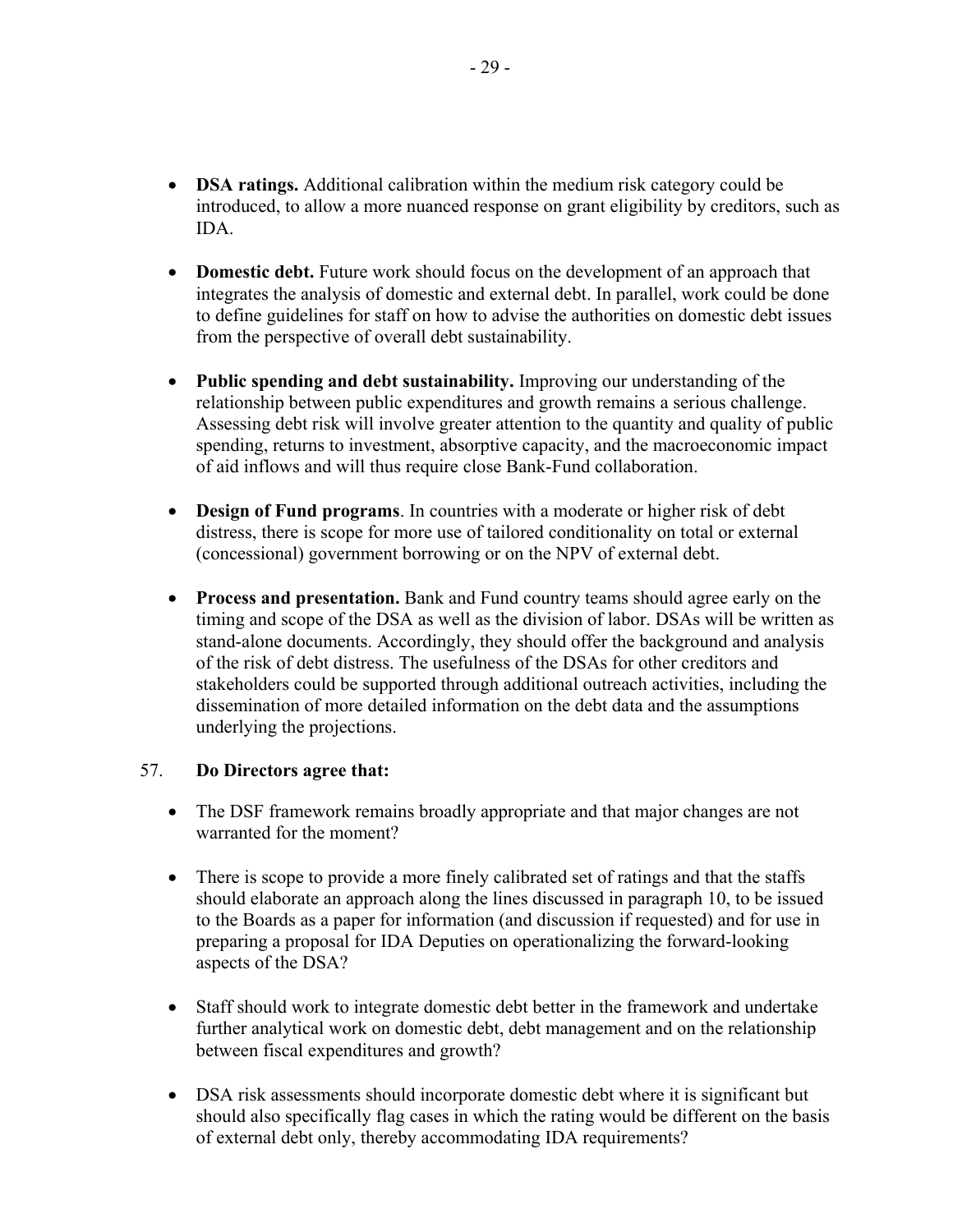## **B. Issues to Consider in the Context of MDRI**

58. **The MDRI lowers debt burdens and raises borrowing space substantially for many countries.** This creates the potential for substantial scaling up, including through nonconcessional financing. In view of the profound needs these countries face, there will be the temptation to exploit these opportunities to the fullest, even when experience suggests a clear risk of a return to excessive indebtedness and eventually debt distress.

59. **On balance, staff does not recommend lowering the DSF debt thresholds for now.** It would be difficult to justify either applying different thresholds to the MDRI recipients or lowering thresholds for all low income countries. In addition this would reopen the question of the thresholds for HIPC eligibility.

60. **The forward-looking DSF is a powerful tool to deal with debt sustainability in MDRI countries.** More systematic comparisons of actual outcomes against past DSA projections could help evaluate the reasons behind deviations, gauge risks, and set future **benchmarks** 

61. **Experience to date provides few insights on how the DSF should be applied to the reaccumulation of debt from low levels.** There are two polar approaches: simple rules (such as a restriction on change in the NPV of debt), and country-specific case-by-case application of the DSF. On balance, a case-by-case approach appears preferable, particularly because a rule not based on strong empirical foundations cannot be justified and is a crude instrument in the face of varied country circumstances.

62. **Minimizing the negative impact of "free-riding," and, more broadly, managing access to nonconcessional borrowing will be a challenge, particularly in countries that do not have Fund arrangements.** Enhanced creditor cooperation will help, using the DSA as a vehicle for information and analysis. The Fund's surveillance role will also remain crucial in such instances.

## 63. **Do Directors agree that:**

- Lowering the DSF threshold in light of the MDRI is not warranted, for now?
- On balance, a case-by-case approach would be appropriate as a basis for further work on providing guidance on debt reaccumulation?
- Nonconcessional borrowing presents great risks as well as opportunities, and that the approach to free-riding taken in the paper is appropriate?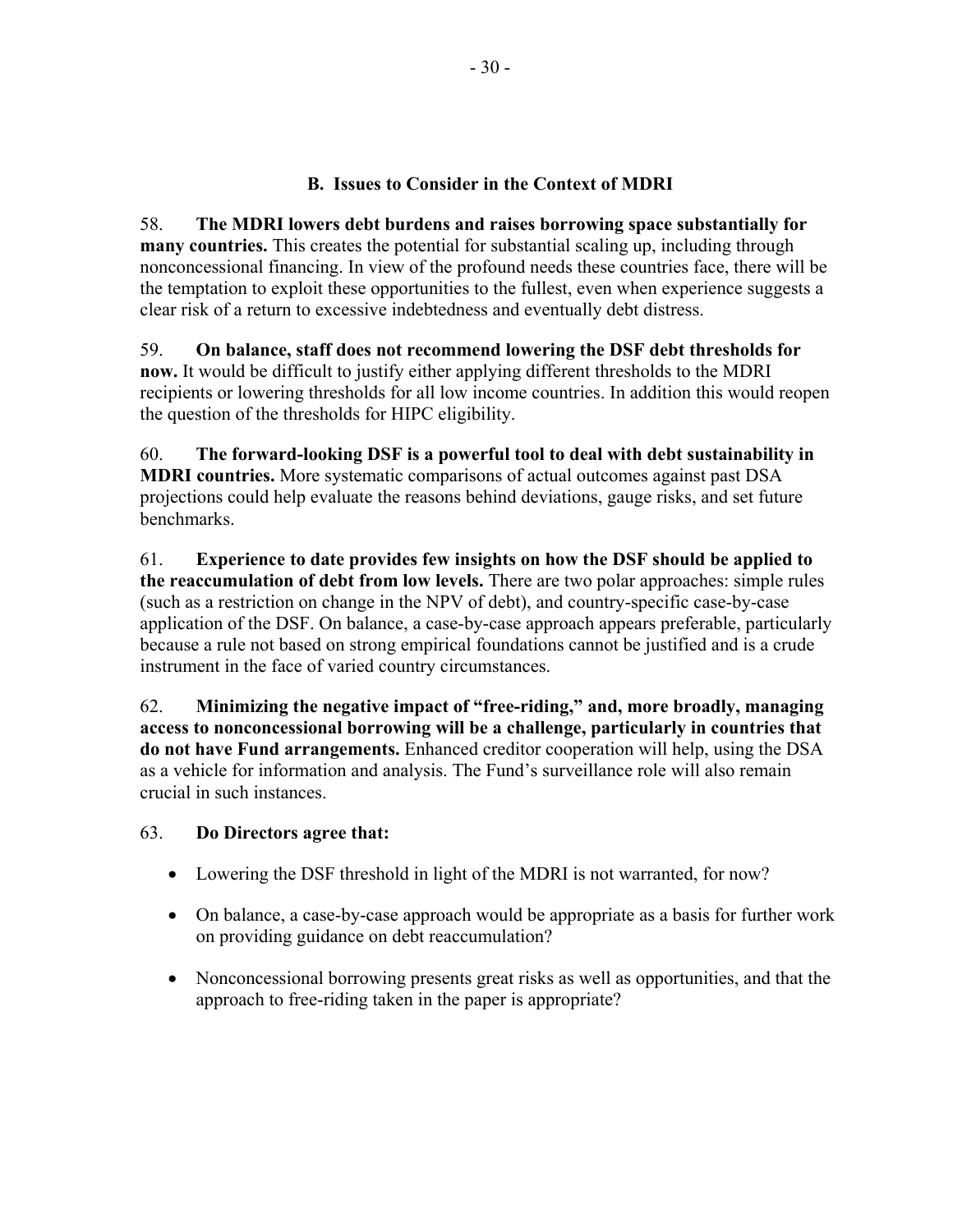## **POST-MDRI DEBT SCENARIOS**

## 1. **This appendix analyzes post-MDRI debt trajectories and draws three main conclusions:**

- **Post-MDRI debt ratios tend to converge towardstheir pre-MDRI levels.** MDRI relief affects mostly the NPV of existing debt, but long-term debt dynamics are dominated by new borrowing, leading to a diminishing role for MDRI relief.
- **Post-MDRI scenarios are sensitive to new borrowing assumptions.** Small increases in additional borrowing have little effect on debt sustainability, but moderate and large increases lead in most cases to breaches of the DSF thresholds.
- **Feedback from MDRI relief to growth has little effect on debt dynamics**. Debt trajectories are insensitive to assumptions about the growth effect of the incremental investment allowed by MDRI relief but are sensitive to assumptions about baseline growth.

## **Long-run convergence of pre- and post-MDRI debt ratios**

2. The projected path of the NPV of external debt can be decomposed into one part reflecting the changes in the NPV of existing external debt as of end-2004 and another part attributable to new external borrowing since end-2004. Figure A1 shows for a sample of twelve countries considered here that the NPV of the stock of existing debt declines relatively rapidly even before the delivery of MDRI relief. Hence, the longterm effect of MDRI relief through a reduction in the NPV of existing debt is bound to be limited.



*Share of NPV of existing debt*

**Figure A1: Composition of NPV of external debt** 

2004 2009 2014 2019 2024

1. MDRI relief could lead to a reduction in new borrowing. However, in the sample considered here it is

almost uniformly assumed that MDRI resources are wholly spent and not used to substitute new borrowing.<sup>I</sup> With the path for the NPV of new debt almost identical in the pre- and post-MDRI scenarios, and the NPV of existing debt diminishing, long-run convergence between the two scenarios takes place.

0%

20%

**before MDRI**

## **Sensitivity to new borrowing levels**

2. This section explores the sensitivity of the debt dynamics to changes in new borrowing assumptions. Figures A2 and A3 explore an increase in annual gross borrowing on

 $\overline{a}$ <sup>1</sup> Only Mali and Nicaragua assumed a slightly lower new borrowing path.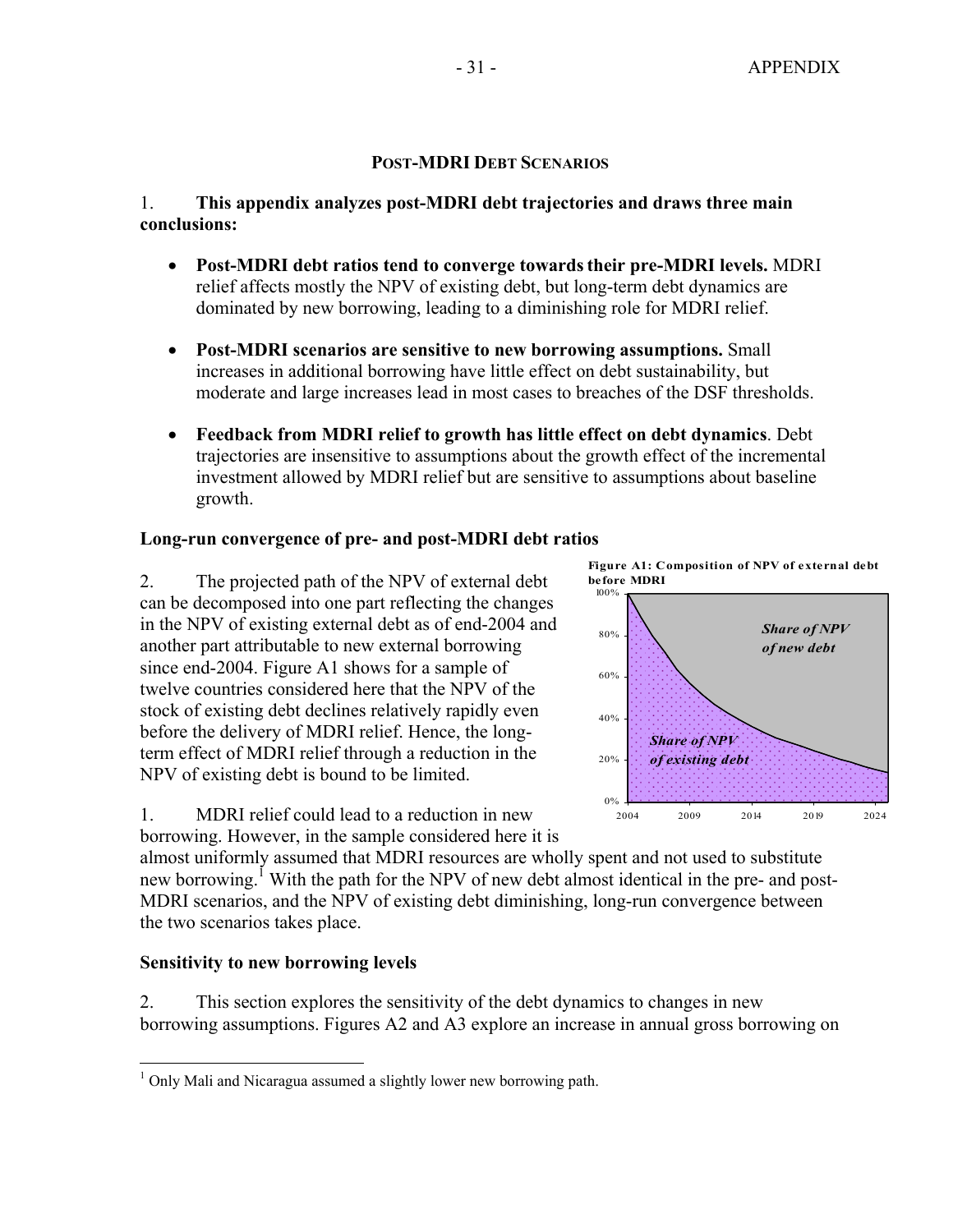

IDA terms by 1, 3, and 5 percent of GDP respectively compared to the baseline MDRI scenarios. These could be seen as low, moderate, and high borrowing scenarios.<sup>2</sup> The simulations are done for two different time horizons: (i) over 2006-25, corresponding to a permanent increase; and (ii) over 2006-15 to explore the implications of a temporary increase in new borrowing. Because no feedback to growth is assumed, the results should be seen as marking an upper bound for the debt trajectory.

3. The simulations suggest that almost all MDRI countries could absorb an annual increase in borrowing of 1 percent of GDP over 2006-25 without a breach of the DSF thresholds.<sup>3</sup> In the high borrowing scenario, however, such a breach takes place in 10 out of the 12 countries, placing them at high risk of debt distress.<sup>4</sup> Limiting additional borrowing to 2006-15, as shown in Figure A3, would improve the debt dynamics. However, such a strategy would imply a sharp fall in resource flows in 2015, raising the question of its feasibility or desirability.5

## **Sensitivity to growth effects**

1

4. This section explores the sensitivity of the debt dynamics to various assumptions on MDRI effects on growth. Annual MDRI debt service savings in the period 2006-26 average about 0.4 percent of GDP in the twelve countries considered here, ranging from 0.2 percent

 $2<sup>2</sup>$  The new borrowing assumptions underlying figures A2-3 have been simulated separately for each country in the sample. The figures display the resulting averages.

<sup>&</sup>lt;sup>3</sup> Such a breach would occur in only three out of the twelve countries for the low borrowing scenario for the NPV of debt-to-exports and -GDP ratios.

<sup>&</sup>lt;sup>4</sup> In the moderate borrowing scenario, thresholds for the NPV of debt-to-exports and -GDP ratios are breached in eight out of twelve countries, but these breaches are relatively marginal in two cases.

 $<sup>5</sup>$  This strategy has little effect on preventing breaches of thresholds, since these occur often before 2015.</sup> However, many of these breaches are now marginal compared to the permanent borrowing scenario.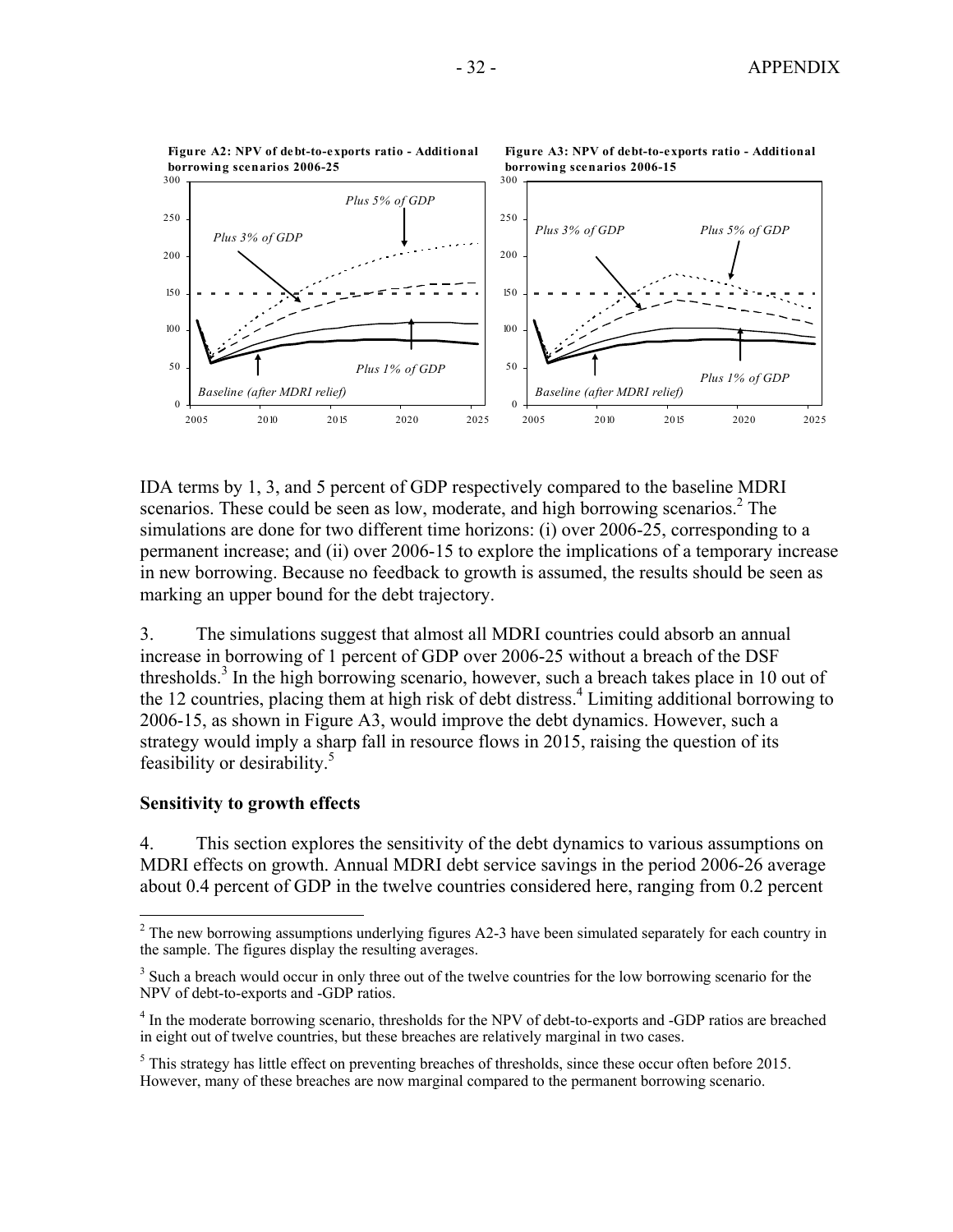for Tajikistan to 0.6 percent for Guyana. $^6$  Assuming that the debt service savings from MDRI are invested, we consider two scenarios based on simulations of a growth model where investment has a fixed rate of return.<sup>7</sup> In the low growth scenario, the assumed internal rate of return is 15 percent, whereas in the high growth scenario, the rate of return is set at 40 percent. Such a large growth response might be justified by increasing returns to scale.<sup>8</sup>



5. Figure A4 illustrates the effect of these growth assumptions on the level of GDP, which has been normalized to 100 in 2005.<sup>9</sup> In the low-growth scenario the effect on the level of GDP relative to the baseline is virtually invisible. For the high-growth scenario, the effect is visible, but small compared to the underlying growth in the baseline. In fact, in the average country, MDRI relief would deliver additional resources of 7 percent of GDP over 2006-25, compared to a total cumulative baseline growth of about 400 percent over the same period. It would therefore be unrealistic to expect a large effect of MDRI relief on GDP and debt indicators (Figure A5).

<sup>&</sup>lt;u>.</u> <sup>6</sup> This is relatively small compared to average annual poverty-reducing expenditure to GDP ratio in HIPC decision and completion point countries over 2000-05, which is estimated at 7.2 percent.

 $<sup>7</sup>$  The simulations of the growth effects of MDRI resources draws from a model for scaling-up simulations</sup> developed for Zambia, described in *[Zambia—Selected Issues and Statistical Appendix](http://www.imf.org/external/pubs/cat/longres.cfm?sk=19084.0)*, March 21, 2006.

<sup>&</sup>lt;sup>8</sup> The export/GDP share is assumed not to vary across scenarios.

<sup>&</sup>lt;sup>9</sup> The baseline is derived from the projected average growth rate in the sample of twelve countries considered here. In all three scenarios—baseline, low growth and high growth—the simulations are done for each country individually, and then the simple average is computed.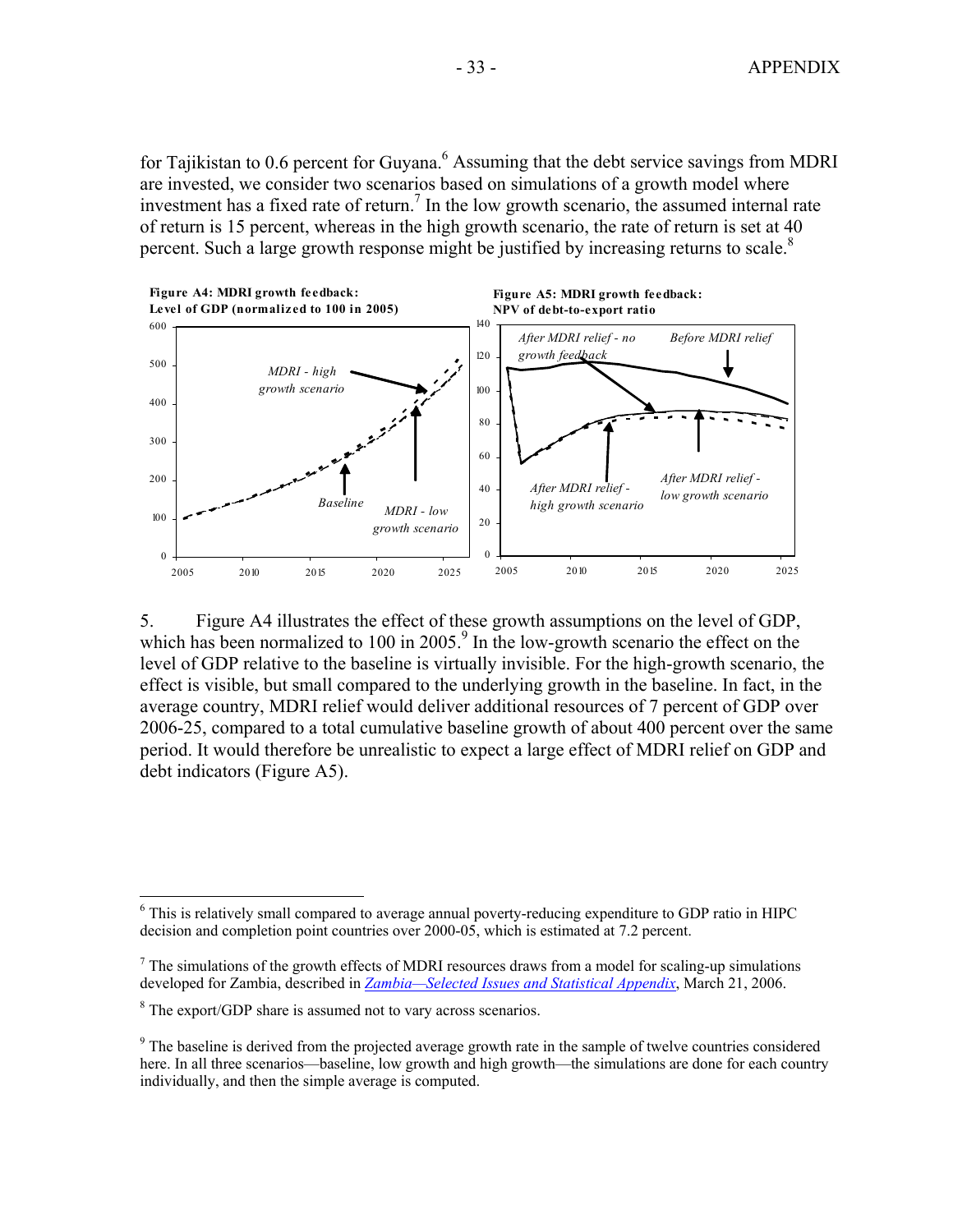### **REFERENCES**

- Agénor, Pierre-Richard, and Peter J. Montiel, 1996, *Development Macroeconomics*, (Princeton: Princeton University Press).
- Azariadis, Costas, and John Stachurski, 2005, "Poverty Traps," in S. Durlauf and P. Aghion, eds. *Handbook of Economic Growth. (*Amsterdam: North Holland)*.*
- Bretton Woods Project, 2004, "New Debt Sustainability Framework: Too Little, Too Subjective," May.
- Catholic Agency for Overseas Development (CAFOD), 2004, "To Lend or to Grant? A Critical View of the IMF and World Bank's Proposed Approach to Debt Sustainability Analyses for Low-Income Countries," April.
- Clemens, Michael and Steven Radelet, 2003, "The Millenium Challenge Account: How Much is Too Much, How Long is Long Enough?," Center for Global Development Working Paper No. 23.
- Cline, William, 1995, "International Debt Reexamined," (Washington: Institute of International Economics).
- Cohen, Daniel, and Jeffrey Sachs, 1986, "Growth and External Debt under Risk of Debt Repudiation," *European Economic Review*, Vol. 30, pp. 529-550.
- Eurodad, 2005, "Still Missing the Point: Unpacking the new World Bank/IMF Debt Sustainability Framework," September.
- Helbling, Thomas, Ashoka Mody, and Ratna Sahay, 2004, "Debt Accumulation in the CIS-7 Countries: Bad Luck, Bad Policies, or Bad Advice?," IMF Working Paper 04/93, (Washington: International Monetary Fund).
- International Monetary Fund and International Development Association, 2004, "Debt Sustainability in Low-Income Countries—Further Considerations on an Operational Framework and Policy Implications," available via internet: <http://www.imf.org/external/np/pdr/sustain/2004/091004.pdf>

\_\_\_\_\_\_\_, 2005, "Operational Framework for Debt Sustainability Assessments in Low-Income Countries—Further Considerations," available via internet: <http://www.imf.org/external/pp/longres.aspx?id=412>

Krugman, Paul, 1988, "Financing vs. Forgiving a Debt Overhang," *Journal of Development Economics*, Vol. 29, pp. 253-68.

Loko, Boileau, Montfort Mlachila, Raj Nallari, and Kadima Kalonji, 2003, "The Impact of